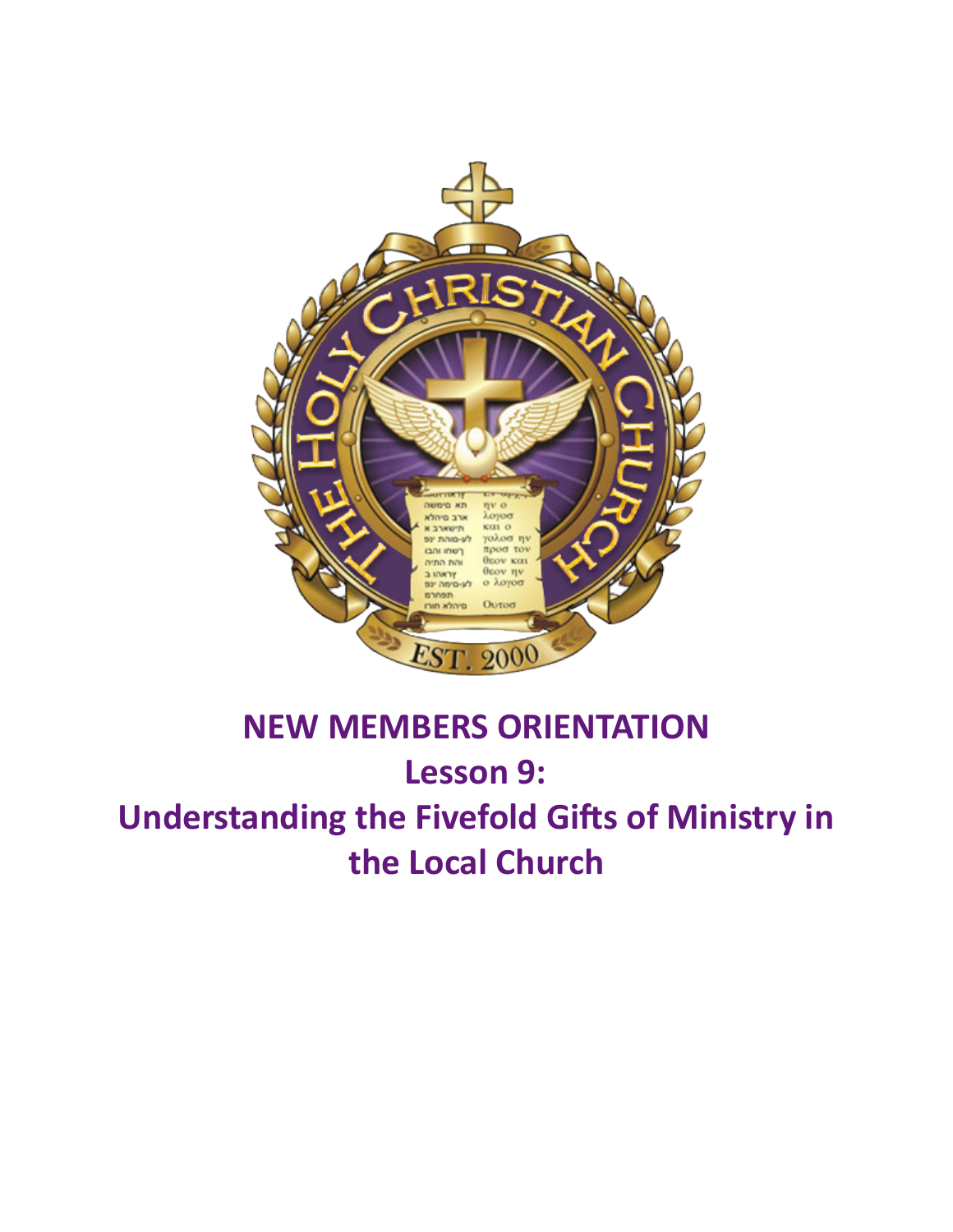## **NEW MEMBERS ORIENTATION** Lesson 9 - Understanding the Fivefold Gifts of Ministry in the Local **Church**

## **Introduction to Church Government**

In this lesson we will do a general overview on the topic of Church government. Before we get too far into the lesson, there are two things that I want to point out. The first thing is that in these lessons, you will not find the words "trustees" or "board members" categorized as being part of the Church government. The reason for that is simple, "trustees" and "board members" aren't even mentioned in the Bible. They are not mentioned in the Bible because GOD did not establish these positions; secular authority established them. As such, they are elected or appointed members of the corporate entity but they are not part of the Spiritual Church government. 

Another thing you might want to note is that "deacons" are not categorized as being part of the Spiritual government of the Church. Once again the reason for that is also simple; they were never intended to be part of the Spiritual government of the Church. (The only reason that we are including a lesson on deacons in this series is because there is so much misunderstanding about their position and we wanted to clarify the point that their position is not one that falls within the realm of the Spiritual government of the Church.)

The government of the Church has always rested first, upon the shoulders of Jesus, and then upon the shoulders of those whom He appointed. Jesus said that He would build His Church and that the gates of hell would not prevail against it, and because it is His, the governmental authority of it belongs to Him.

• **Isaiah 9:6-7 (KJV)** "For unto us a child is born, unto us a son is given: and the government shall be upon his shoulder: and his name shall be called Wonderful, Counsellor, The mighty GOD, The everlasting Father, The Prince of Peace.  $\{7\}$  Of the increase of *his* government and peace *there shall be* no end, upon the throne of David, and upon his kingdom, to order it, and to establish it with judgment and with justice from henceforth even for ever. The zeal of the LORD of hosts will perform this."

Since the government of the Church is on the shoulders of Jesus, we need to understand that when He ascended on high, He did not leave His Church without governmental authority. The Bible tells us that Jesus gave the responsibility of governing His Church unto those individuals who are equipped and chosen according to the scriptures.

Being equipped and chosen according to the scriptures means that the individual is in possession of one or more of the equipping/governing ministry gifts. These equipping/ governing gifts are sometimes referred to as the "fivefold" or " ascension" gift ministries.

• **Ephesians 4:11 (KJV)** "And he gave some, apostles; and some, prophets; and some, evangelists; and some, pastors and teachers;".

When referring to individuals with one of these five ministerial gifts (a divine enablement or abilities) it should be understood that the reference is to the person's ministerial gift and not to the person's position within ministry. Although it was not so in the beginning, over the years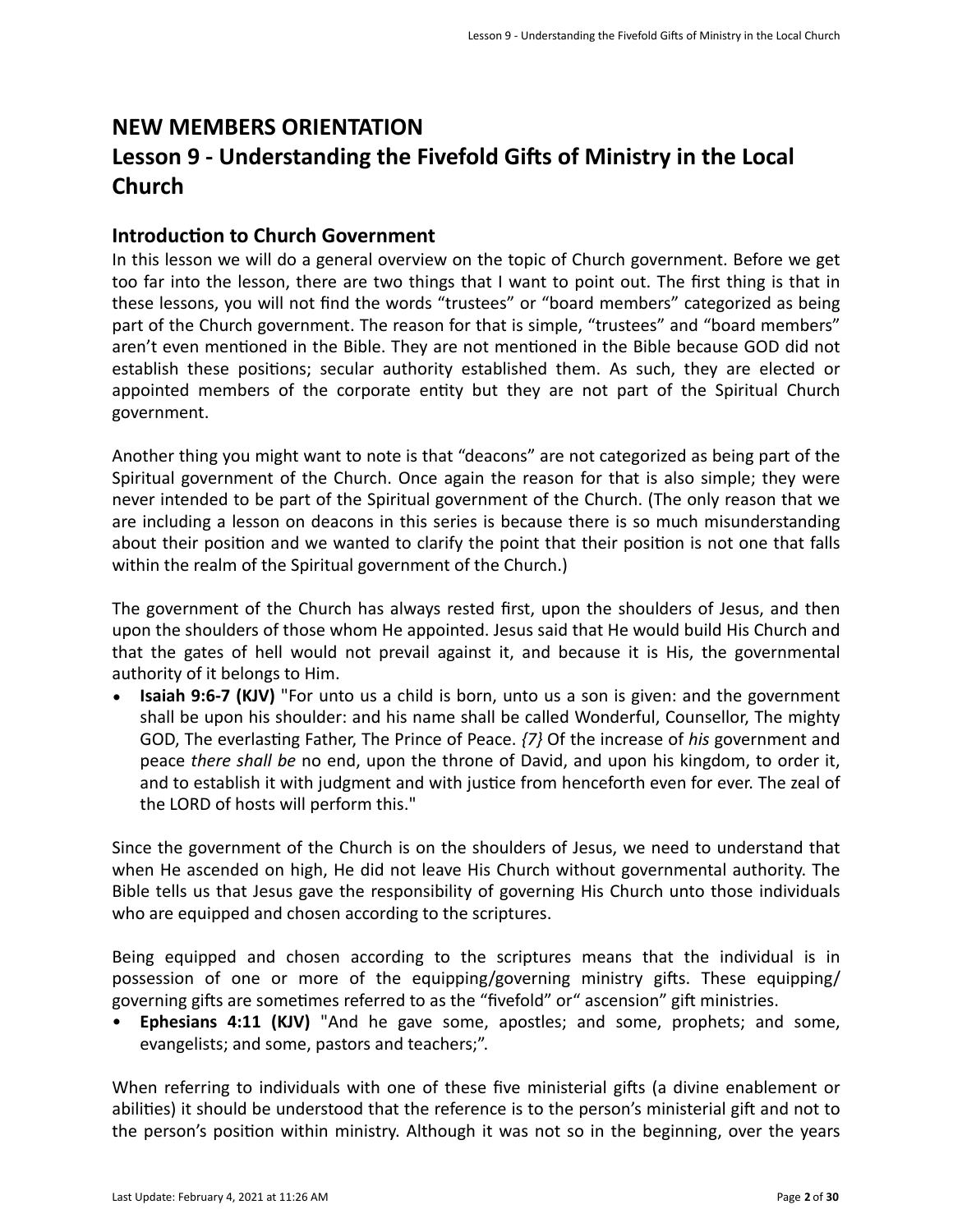there has been a gradual shift from identifying Church governmental positions by the Biblical terms of bishop(s) and elder(s), to that of identifying Church governmental positions according to a person's ministerial gifting. What caused that shift was due in part to the Protestants not wanting to be identified with anything that even remotely sounded like titles used in Roman Catholicism. 

Today in the vast majority of the Churches, Church government is understood as being **[**pastor(s) and/or the elder(s)**]** or **[**pastor(s) and/or deacon(s)**]**, and in the overwhelming majority of the cases the person who is in charge is always referred to or identified as, "the senior pastor".

The problem with that picture is that the Bible does not declare it to be that way and it leaves a false impression that the position of senior elder/board of elders/bishop (or whatever term you use to identify the person in charge) is always an individual with a fivefold ministry gift of a pastor. Then when other individuals join the pastoral staff we had to invent the title of senior pastor to designate who is in charge. In doing this we have unintentionally given the impression that the pastoral gift is always supervisory over the other ministerial gifts of apostle, prophet, evangelist and teacher and that just isn't the case. All of these false impressions can easily be corrected by using the biblical terms-bishop and elder.

It is my deep felt opinion that if the Church as a whole were to implement this simple but profound change in the way that we identify Church governmental positions it would result in a positive change of attitude for both eldership and congregation. It would also eliminate some negative aspects of pride and self exaltation that is very evident in some of those who are in leadership. 

Now, back to the point of identifying those with a recognized fivefold ministry gift as elders of the Church and the senior pastor/senior elder/set man/point man/presiding elder as the bishop (overseer/superintendent). We definitely need to get away from identifying the person that stands behind the pulpit every Sunday by the ministry gift that we assume to be the proper title for that position. In many cases that I have observed, the person that is identified as pastor doesn't necessarily have a pastoral gift.

But just because I've said that, please don't jump to the conclusion that I am even hinting that those individuals should not be in their position or that I am saying that they do not have the call of GOD on their life. What I am saying is that they should be identified by their proper title of overseer and if the person preaching on a particular Sunday is not the overseer, then we should identify them by their Biblical title of elder. If all you looked at was Church signs, business cards, Church bulletins, letterheads, etc. etc., you'd have to come up with the conclusion that the ministry gift of pastor was approximately 99.9% of the ministry. That would leave only .1% of the ministry consisting of the apostle, prophet, evangelist and teacher. I do not believe that is accurate. When Jesus ascended He gave more than one gift unto men and a person with any one of those five gifts could be the overseer.

The Bible makes it very clear that the terms apostle, prophet, evangelist, pastor and teacher were meant to identify the particular ascension gift ministry that the person possesses and not the governmental (supervisory) position that they may fill. Many times this has resulted in much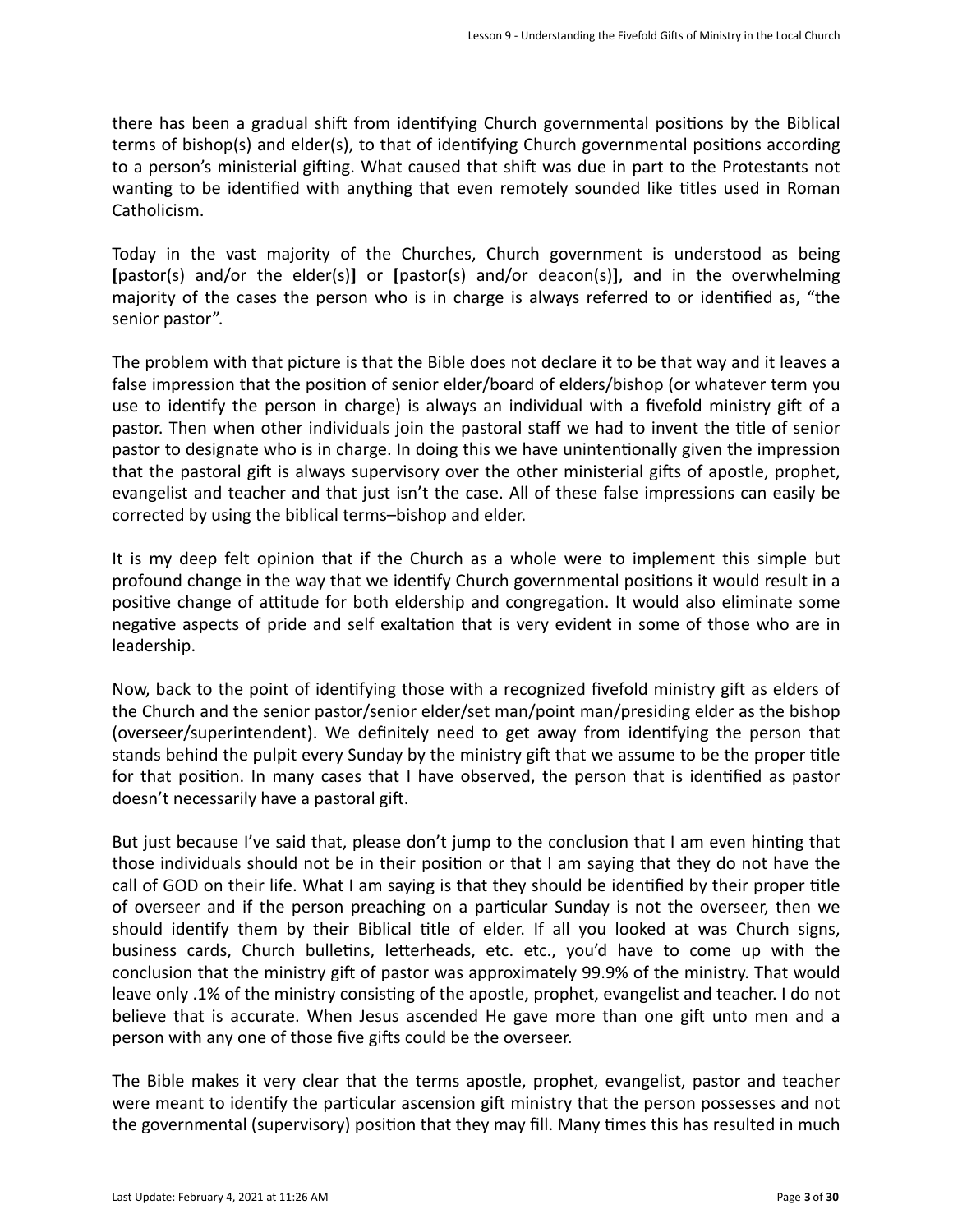frustration for those who were filling the slot of the senior pastor when in fact their gift ministry was not the gift ministry of pastor. Thousands of apostles, prophets, evangelist and teachers have gone out and established very successful Churches and are currently operating in the position of the bishop but they have identified themselves as the "senior pastor" because everyone thinks that the senior pastor is always the person in charge. Because of this, they feel like a round peg in a square hole and they are frustrated because they know that their calling really isn't that of a pastor.

All of the confusion and frustration would be eliminated if everyone used the Biblical term of bishop (overseer/superintendent/senior fivefold minister) to identify the senior "fivefold minister" and the Biblical term of elder to identify all of the other "fivefold ministers".

The term "Bishop" was never meant to indicate ones importance or superiority within the body of Christ, but rather their position among the eldership of a particular Church or Churches. In short, the term bishop (overseer/superintendent/senior fivefold minister) is meant to identify the specific elder that is in charge and the term elder was meant to identify all of the other gift ministers that were part of that particular Church or ministry. Simply stated, the term bishop and elder identifies the "Church government" position that a person fills; while the term apostle, prophet, evangelist, pastor and teacher identifies the particular "ministry gift" that a bishop or elder possesses.

Although the Bible clearly indicates that there is a GOD-given hierarchy within the ascension gift ministries, we do not intend to spend too much time on it in this lesson. Many people today have mistakenly used 1 Corinthians 12:28 to try to establish a hierarchy within the ministry gifts **[**1 Corinthians 12:28 (KJV) "And GOD hath set some in the Church, first apostles, secondarily prophets, thirdly teachers, after that miracles, then gifts of healings, helps, governments, diversities of tongues."]. However, we do not have to study very long to realize that the Apostle Paul is not establishing a hierarchy in this particular scripture. Think about it for a moment. He doesn't even mention the ministry gift of evangelist and pastor nor does he mention the Spiritual gift of prophecy, word of knowledge, word of wisdom, etc. etc. The fact is; you don't need to use 1 Corinthians 12:28 to establish a hierarchy within the ministry gifts. Throughout the Bible, in every instance where apostles are mentioned, they always seemed to be in a senior position, yet among themselves there was one apostle that could be identified as the (overseer/ superintendent/senior fivefold minister) bishop.

An example of this can be found in the book of Acts where Paul took a certain matter to the apostles at Jerusalem and James ended up being the one who made the final adjudication, indicating that he was the person in charge. So if the Bible indicates by unspoken precedence that apostles were the senior ministers, then the apostle is the senior minister even though the Bible doesn't specifically state it.

The particular fivefold ministry gift that a person possesses should have nothing to do with the way that they are identified. When the Bible mentioned the ministry that a person had, it mentioned it for the purpose of identifying the particular person and the particular ministry gift they possessed but it was not trying to identify their particular hierarchical position. An example of this can be found in how the Bible identifies Mary Magdalene. She was called Mary Magdalene not because that was her name or title but to identify which Mary she was: Mary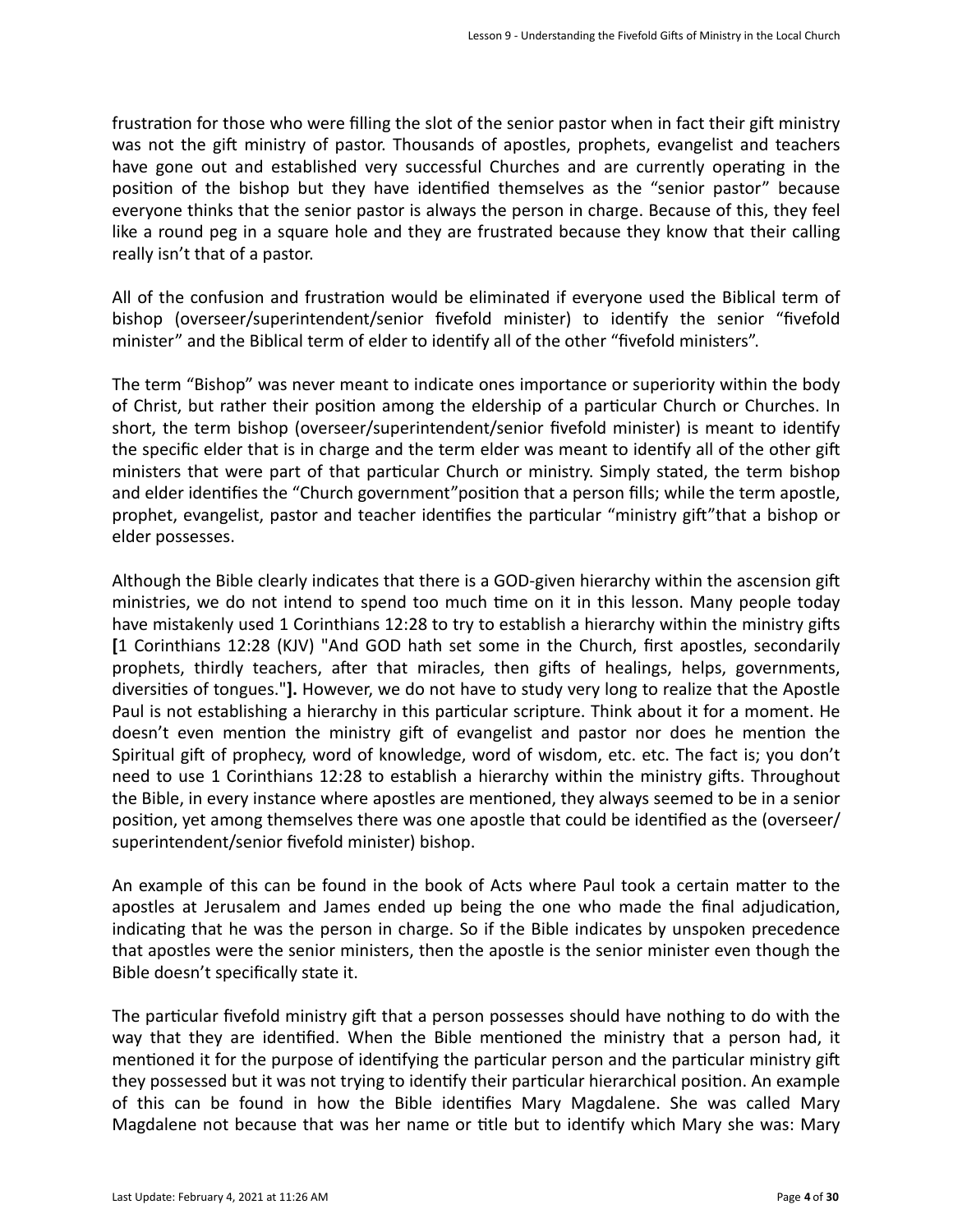from the village of Magdala. Other examples: Mary, mother of Jesus, Mary of Bethany, Mary, mother of James and Mary, mother of Mark. However when it comes to the "fivefold ministry", we see that somewhere along the way we started identifying bishops and elders by the name of their particular "fivefold ministry" gift. Once they started identifying bishops and elders by their particular ministry gift, the ministry gift of apostle and prophet were effectively eliminated because until recently most ministers were afraid to say that they were an apostle or a prophet. When the writers of the epistles addressed an epistle to an individual, they didn't refer to the individual as, "apostle, prophet, evangelist, pastor or teacher "such and such", they addressed them by name and not by title. But when they referred to themselves, they did identify themselves by referring to their particular ministry gift. However, this was done not to identify their governmental position but rather to identify which Peter, Paul, James or John were writing and what governmental authority they were using to write their epistles.

Due to the fact that the apostle Paul uses the Greek words that are translated into bishop and elder interchangeably some have rejected the idea that the office of the bishop is a separate office from that of the elder. As we consider this we must state that we have always believed that all elders have an overseeing function but we firmly believe that only one of the elders would be classified as the bishop (overseer). While it can be said that the Greek words that are translated into bishop and elder are different words describing the same office, it can also be said that they are different offices with the same function; that of overseeing the Church. Regardless of the position you take, it cannot negate the fact that the apostle Paul recognized and adhered to the concept of one man being the overseer of the Church. Consider the following scriptures and note that the power to ordain is the power to supervise.

This scripture seem to indicate that James was the final authority or single person in charge of the Church in Jerusalem. Acts 15:19-21 (KJV) "Wherefore my sentence is, that we trouble not them, which from among the Gentiles are turned to GOD: <sup>20</sup>But that we write unto them, that they abstain from pollutions of idols, and *from* fornication, and *from* things strangled, and *from* blood. <sup>21</sup>For Moses of old time hath in every city them that preach him, being read in the synagogues every sabbath day."

Once again, Acts 21:18 also seems to indicate that James was the accepted overseer or if you prefer, the senior among the elders. Acts 21:18 (KJV) "And the *day* following Paul went in with us unto James; and all the elders were present."

In writing to Timothy, Paul indicates that Timothy is the single person in charge by telling him how to treat and ordain the elders that were under his authority. That was the reason he asked him to remain at Ephesus. In writing to Titus, Paul indicates that Titus is the single person in charge by reminding Titus that he has the authority to ordain the elders that were under his authority. That was the reason he asked him to remain at Crete. I want to remind you once again that the power to ordain states that the person doing the ordaining is of higher authority than the person they are ordaining and that they also have the power or authority to oversee that person.

While terms such as "equal among many" states that Church government is shared among the elders, it falls far short of projecting the Biblical concept that someone among the elders is the (overseer/superintendent/senior fivefold minister) person in charge. The Bible makes it very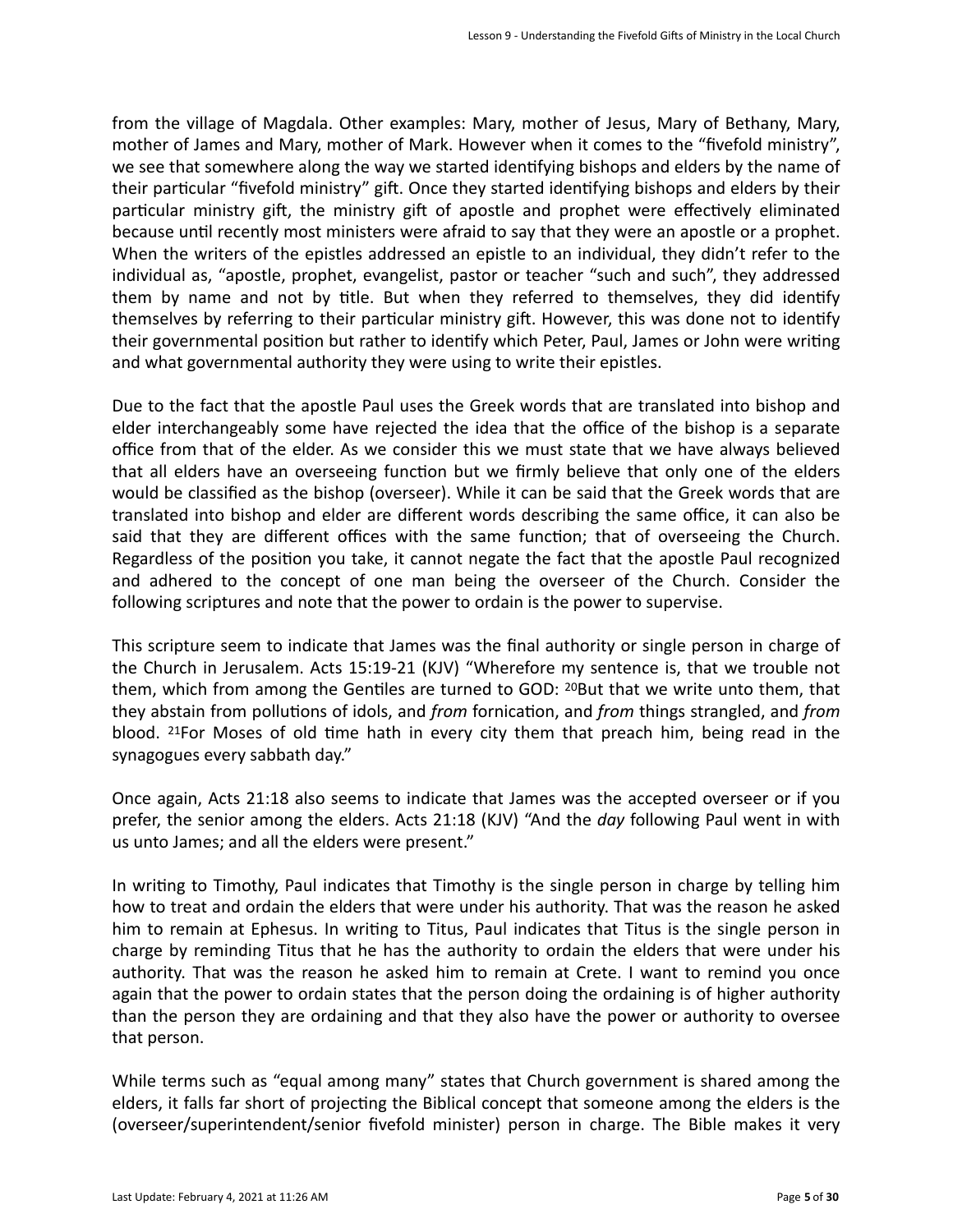clear that the person in charge is called the bishop. (All of the points that we are making right now, will be established in detail when we get to the lesson dealing with that particular subject.) If you are talking about an organization of apostles, the senior person is the bishop, if you are talking about an organization of prophets, the senior person is the bishop, if you are talking about a local Church, the senior person is the bishop, etc. etc. There are many excellent Church administrators and business managers that are on staff within Churches that do not have a fivefold ministry gift yet they have been mistakenly given the title of pastor or elder and this has also added to the confusion. Why identify someone by a ministry gift when they don't possess a ministry gift?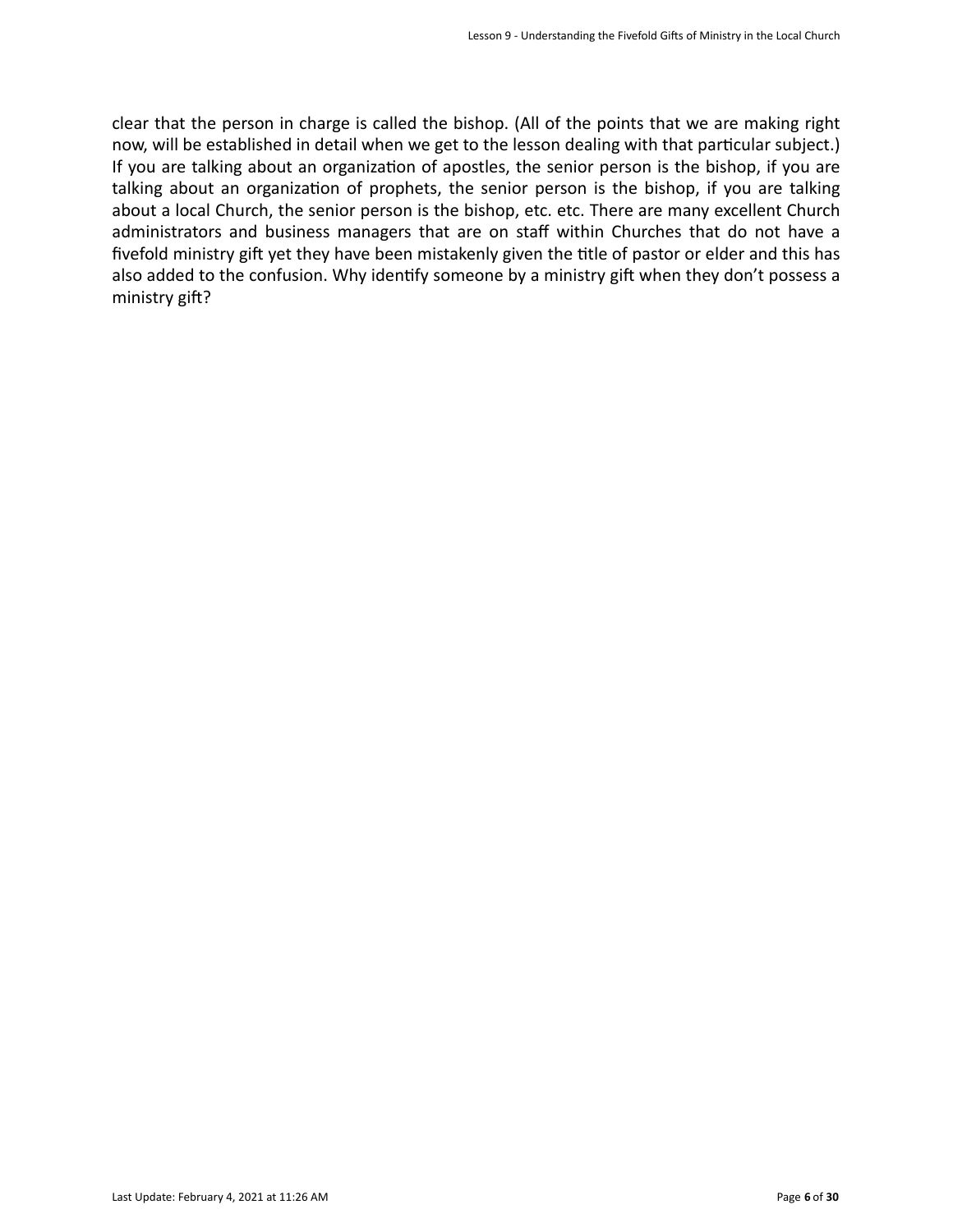## Lesson 2 - Leaders & Leadership

- A. In this lesson we will be referring to the ascension gift ministers by their Biblical title of "Elder" which is translated from the Greek word "presbuteros" **[**presbuteros- (*elderly*); *older*; as noun, a *senior*; specifically an Israelite *Sanhedrist* (also figuratively, member of the celestial council) or Christian "presbyter"]. We will be referring to the presiding elder by the title of "Bishop" which is translated from the Greek words "episkopos" [episkopos – a superintendent, that is, Christian officer in general charge of a (or the) Church (literally or figuratively] and "episkopeo" [episkopeo– to *oversee*; by implication to *beware*]. We will also be referring to the bishop and elders as "leadership" and "Church government". As we use the terms "leadership" and "Church government", we want to be sure that everyone understands that they do not necessarily mean the same thing. Church government is comprised of the ascension gift/fivefold ministers only, whereas leadership is comprised of the ascension gift/fivefold ministers plus any other duly appointed ministers such as the "music ministry leader", "the sound ministry leader", "the youth ministry leader", etc. etc. For the purpose of this lesson, we will define a leader and leadership as follows:
	- 1. A leader is the individual who has been given the authority to lead. The mark of a true leader is that they can always be defined as "someone who is going somewhere and taking other people with them".
		- a. A leader's position of authority within the local and universal Church is based upon: 1) the recognized call of GOD upon their life and 2) their proper appointment by the authority over them.
	- 2. Leadership is defined as the bishop and elder(s), plus any other believer that the bishop and elder(s) have appointed to fulfill a position of authority within the local and universal Church.
- B. Prior to specifically mentioning any Church government position, let's look at the common denominator that can be identified in all of them. This common denominator is what we call the military aspect of leadership. Some of the military aspects of leadership are as follows:
	- 1. The basic training factor:
		- a. Basic training is the proving ground where GOD puts us through the disciplines and rigors of leadership to determine whether we are willing to let Him continue our training or not. Matthew 20:16 (KJV) "So the last shall be first, and the first last: for many be called, but few chosen." Generally speaking, basic training is the initial experience in the making of any leader. If we look at Joseph and other leaders listed in the Bible, we find that all of them went through GOD 's basic training.
	- 2. The soldier factor:
		- a. 2 Timothy 2:1-7 (KJV) "Thou therefore, my son, be strong in the grace that is in Christ Jesus.  $\{2\}$  And the things that thou hast heard of me among many witnesses, the same commit thou to faithful men, who shall be able to teach others also. {3} Thou therefore endure hardness, as a good soldier of Jesus Christ.  $\{4\}$  No man that warreth entangleth himself with the affairs of this life; that he may please him who hath chosen him to be a soldier.  $\{5\}$  And if a man also strive for masteries, yet is he not crowned, except he strive lawfully.  ${6}$  The husbandman that laboureth must be first partaker of the fruits.  $\{7\}$  Consider what I say; and the Lord give thee understanding in all things."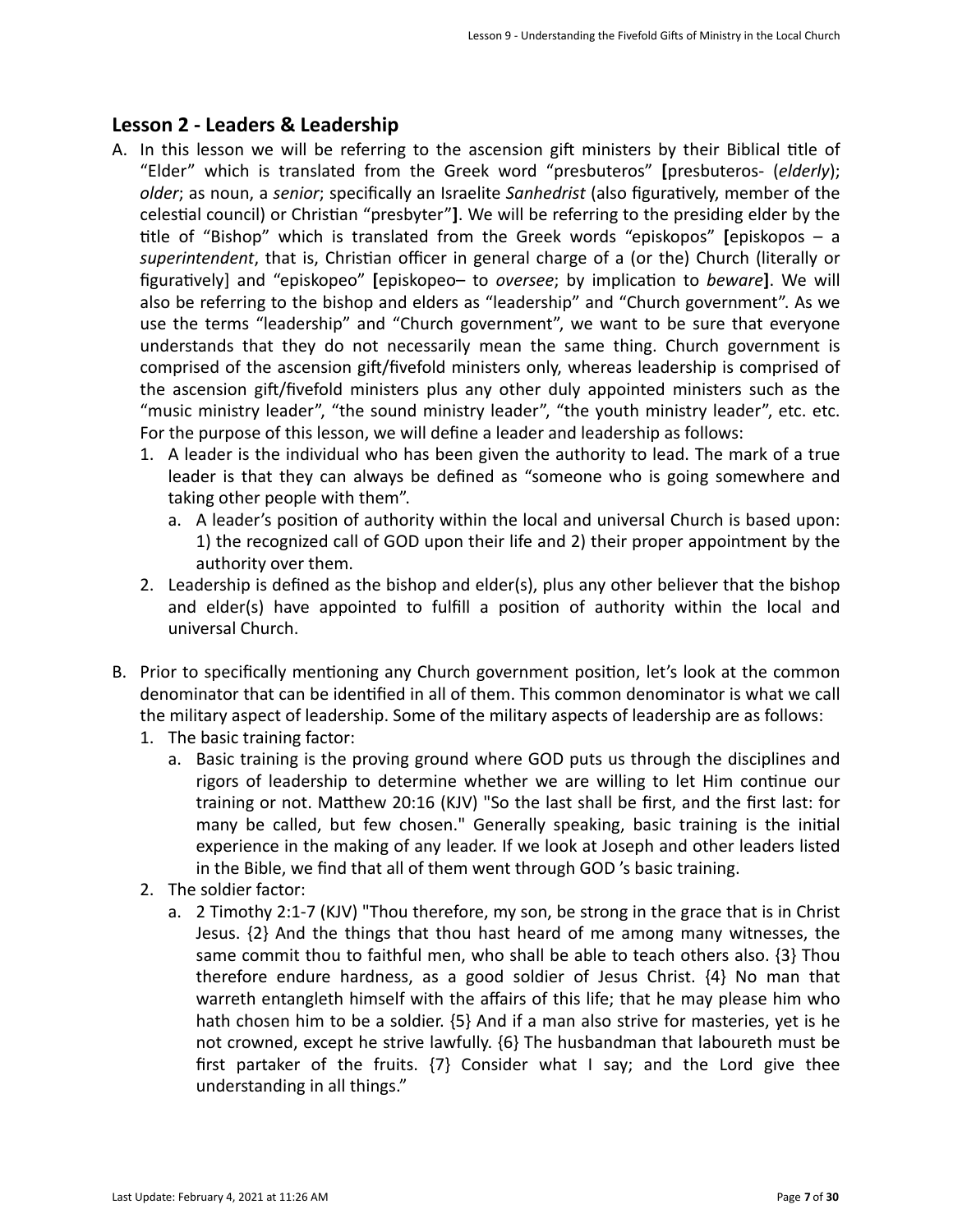- 3. The war factor:
	- a. Proverbs 20:18 (KJV) "Every purpose is established by counsel: and with good advice make war."
	- b. Psalms 144:1-2 (KJV) "A Psalm of David. Blessed be the LORD my strength, which teacheth my hands to war, and my fingers to fight:  $\{2\}$  My goodness, and my fortress; my high tower, and my deliverer; my shield, and he in whom I trust; who subdueth my people under me."
	- c. 2 Corinthians  $10:3-5$  (KJV) "For though we walk in the flesh, we do not war after the flesh:  $\{4\}$  (For the weapons of our warfare are not carnal, but mighty through GOD to the pulling down of strong holds;)  ${5}$  Casting down imaginations, and every high thing that exalteth itself against the knowledge of GOD, and bringing into captivity every thought to the obedience of Christ;"
	- d. Proverbs 24:6 (KJV) "For by wise counsel thou shalt make thy war: and in multitude of counsellors there is safety."
	- e. 1 Timothy 1:18 (KJV) "This charge I commit unto thee, son Timothy, according to the prophecies which went before on thee, that thou by them mightest war a good warfare;"
	- f. Revelation 19:11 (KJV) "And I saw heaven opened, and behold a white horse; and he that sat upon him was called Faithful and True, and in righteousness he doth judge and make war."
- 4. The authority factor:
	- a. Matthew 7:29 (KJV) "For he taught them as one having authority, and not as the scribes."
	- b. Mark 13:34 (KJV) "For the Son of man is as a man taking a far journey, who left his house, and gave authority to his servants, and to every man his work, and commanded the porter to watch."
	- c. Titus 2:15 (KJV) "These things speak, and exhort, and rebuke with all authority. Let no man despise thee."
	- d. Matthew 8:5-13 (KJV) "And when Jesus was entered into Capernaum, there came unto him a centurion, beseeching him,  ${6}$  And saying, Lord, my servant lieth at home sick of the palsy, grievously tormented.  $\{7\}$  And Jesus saith unto him, I will come and heal him. {8} The centurion answered and said, Lord, I am not worthy that thou shouldest come under my roof: but speak the word only, and my servant shall be healed.  $\{9\}$  For I am a man under authority, having soldiers under me: and I say to this man, Go, and he goeth; and to another, Come, and he cometh; and to my servant, Do this, and he doeth it. {10} When Jesus heard it, he marvelled, and said to them that followed, Verily I say unto you, I have not found so great faith, no, not in Israel.  $\{11\}$  And I say unto you, That many shall come from the east and west, and shall sit down with Abraham, and Isaac, and Jacob, in the kingdom of heaven.  $\{12\}$ But the children of the kingdom shall be cast out into outer darkness: there shall be weeping and gnashing of teeth."
- 5. The armour factor:
	- a. Romans  $13:12$  (KJV) "The night is far spent, the day is at hand: let us therefore cast off the works of darkness, and let us put on the armour of light."
	- b. Ephesians 6:10-18 (KJV) "Finally, my brethren, be strong in the Lord, and in the power of his might. {11} Put on the whole armour of GOD, that ye may be able to stand against the wiles of the devil.  $\{12\}$  For we wrestle not against flesh and blood,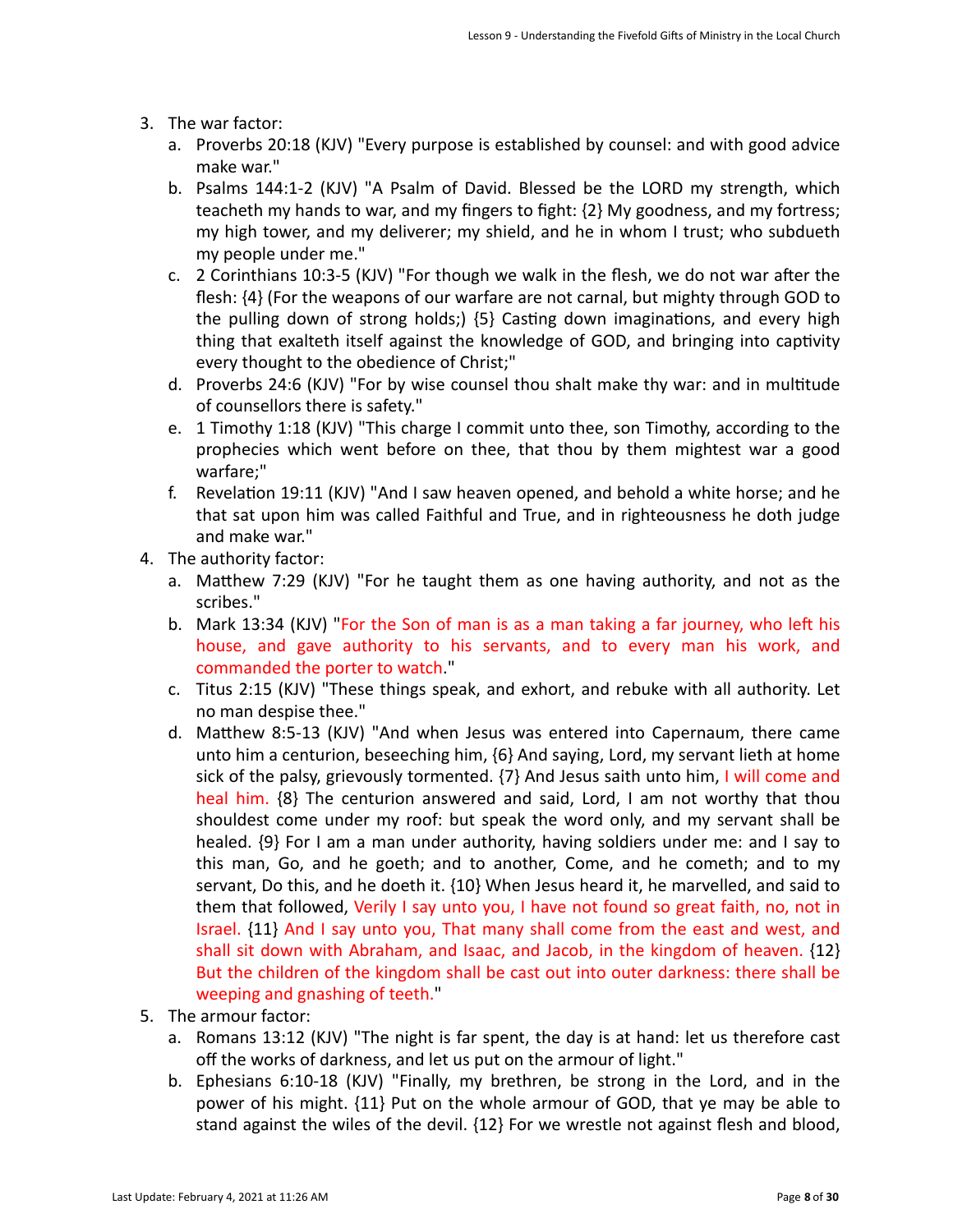but against principalities, against powers, against the rulers of the darkness of this world, against Spiritual wickedness in high places. {13} Wherefore take unto you the whole armour of GOD, that ye may be able to withstand in the evil day, and having done all, to stand. {14} Stand therefore, having your loins girt about with truth, and having on the breastplate of righteousness; {15} And your feet shod with the preparation of the gospel of peace;  $\{16\}$  Above all, taking the shield of faith, wherewith ye shall be able to quench all the fiery darts of the wicked.  $\{17\}$  And take the helmet of salvation, and the sword of the Spirit, which is the word of GOD:  $\{18\}$ Praying always with all prayer and supplication in the Spirit, and watching thereunto with all perseverance and supplication for all saints;"

C. Now that we have covered some of the factors of the military aspect of leadership, we will take a look at the overall topic of leadership.

Over the course of the last 2,000 years, many changes have occurred within the societies of the world. In order to stay abreast with these changes, the Church has made many adjustments in its structure and ministries. These adjustments included the formation of choirs, nurseries, Sunday schools, children's Church, ushers, food and housing for the poor, day schools, etc. etc. etc. The people that manage these ministries are the people that the bishop has appointed to what we will identify as, "a limited role of leadership". They are what we would call today, "a department head" or using a more biblical term, they are deacons. Their authority and leadership role starts and ends within the area of responsibility that was given to them. Even though their specific job title may not be mentioned in the Bible, they are no less leadership than the job titles that are mentioned in the Bible.

- D. Knowing that every local Church is somewhat different in their belief and structure, we will not attempt to name every position within the Church and classify them as leadership. However we will briefly mention each of the Church governmental positions and the ministries that seem to fall within the category of that specific governmental position. Once again, these are the Church governmental positions that are listed in the Bible. When we consider the covering aspect of the Church governmental positions let us make this statement: "Every person in the body of Christ needs a Biblical covering". The congregations need the covering of the elders, the elders need the covering of the bishop and the bishop needs the covering of another Bishop."
	- 1. Bishop:
		- a. A bishop is the person who is in charge (overseer/superintendent/senior fivefold minister) of a particular denomination, a particular ministry, a particular Church or a particular group of Churches or ministries. The term bishop was never meant to indicate ones importance or superiority within the body of Christ, but rather their position among the eldership of a particular Church or Churches. In this lesson we are going to be referring to the ascension gift ministers by their Biblical title of "elder" and the presiding elder by their Biblical title of "bishop" (overseer/ superintendent/senior fivefold minister).
			- (1) The definition of the two Greek words that are translated into the English word "Bishop" is as follows: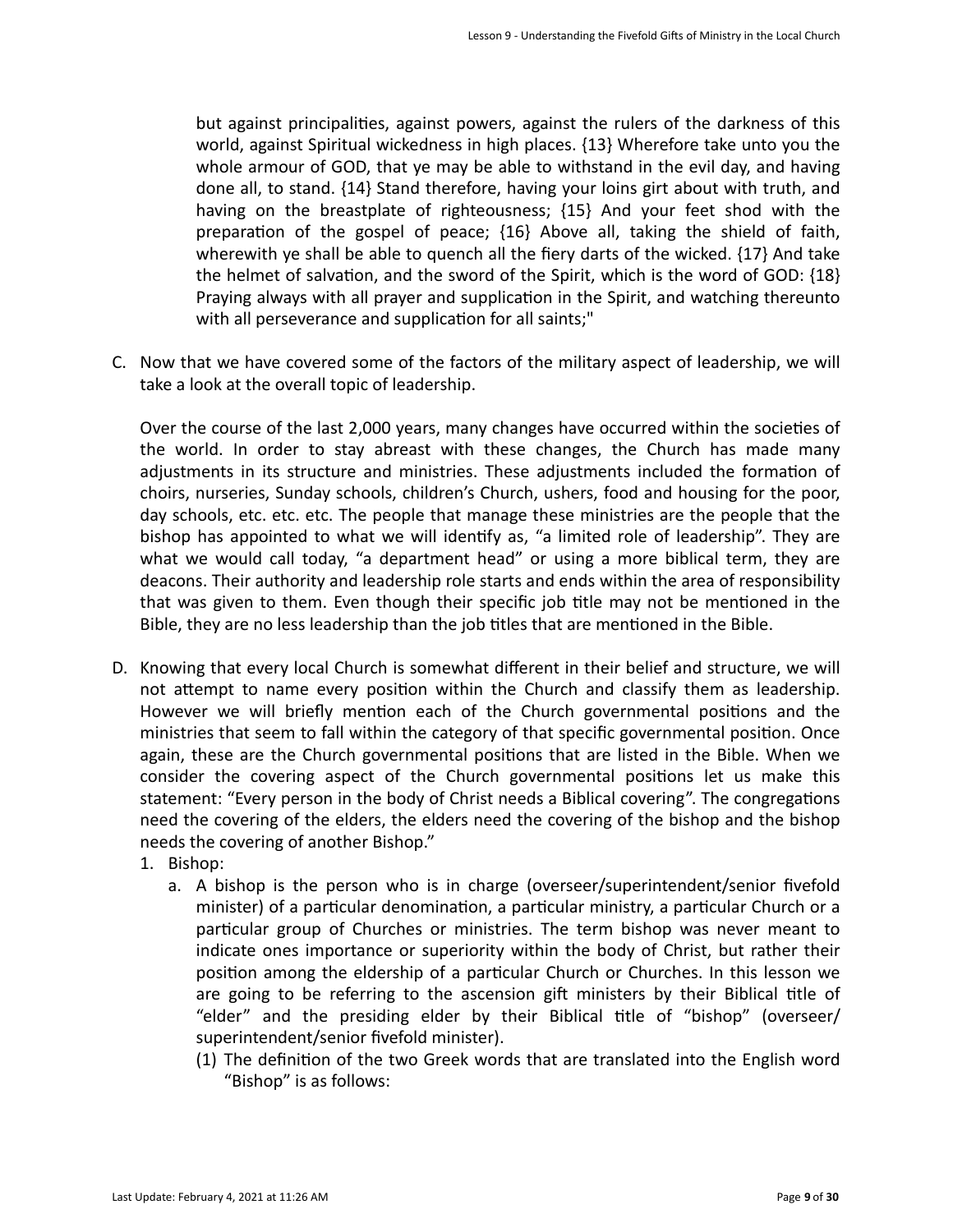- (a) 1984. episkope, ep-is-kop-ay'; from G1980; inspection (for relief); by impl. superintendence; spec. the Chr. "episcopate":--the office of a "bishop", bishoprick, visitation.
- (b) 1985. episkopos, ep-is'-kop-os; from G1909 and G4649 (in the sense of G1983); a superintendent, i.e. Chr. officer in gen. charge of a (or the) Church (lit. or fig.):--bishop, overseer.
- 2. Elder(s):
	- a. An elder is an individual who has been called into the ministry and who is recognized as having one or more of the Ephesians 4: 11 ministries resident within their being. These ministries are sometimes called the "Ascension Gifts" or "Five Fold Ministry Gifts". In the hierarchy of the Church, the position of the elder falls directly under the bishop. I have heard people say that the Bible wasn't clear on the topic of Church government and who is in charge but truthfully, it really couldn't be clearer. We will look at this in depth when we get to lesson number 3, titled, "Elders". The identity of the ministries that qualify a person to be ordained as an elder is as follows:
		- $(1)$  Apostle: an elder with the ascension gift of an apostle.
			- (a) An apostle is one of the five ministry gifts that Jesus gave unto the Church when He ascended on high. The major thrust of the apostle is to establish, cover and govern.
		- (2) Prophet: an elder with the ascension gift of a prophet.
			- (a) A prophet is one of the five ministry gifts that Jesus gave unto the Church when He ascended on high. The major thrust of the prophet is to warn, cover and to guide.
		- (3) Evangelist: an elder with the ascension gift of an evangelist.
			- (a) An evangelist is one of the five ministry gifts that Jesus gave unto the Church when He ascended on high. The major thrust of the evangelist is to stir, cover and gather.
		- (4) Pastor (Shepherd): an elder with the ascension gift of a pastor (Shepherd).
			- (a) A pastor (shepherd) is one of the five ministry gifts that Jesus gave unto the Church when He ascended on high. The major thrust of the pastor is to administer, cover and to guard.
		- (5) Teacher: an elder with the ascension gift of a teacher.
			- (a) A teacher is one of the five ministry gifts that Jesus gave unto the Church when He ascended on high. The major thrust of the teacher is to instruct, cover and ground.
- 3. Deacon(s):
	- a. A deacon is an individual who has been duly appointed to be in charge of a particular ministry or department within the Church. A deacon's authority and area of responsibility is limited and is one of the positions that is classified as leadership but is not a part of the Church government. As stated earlier, we have included a lesson on the topic of deacons in this series, even though they are not part of the Spiritual government of the Church.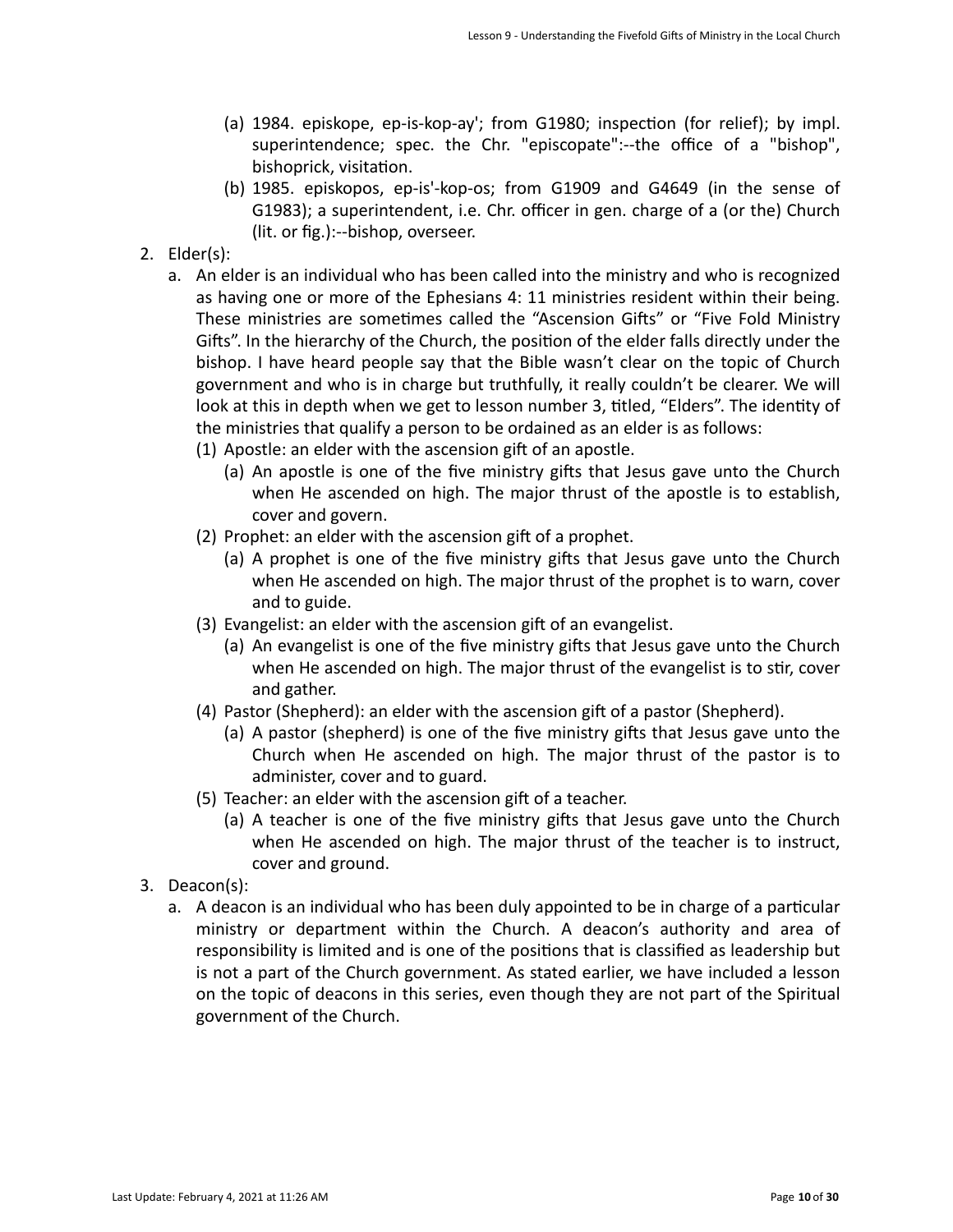## Lesson 3 - Apostles

- A. In this lesson we will use the following definition of an apostle:
	- 1. Apostle: an elder with the ascension gift of an apostle.
		- a. An apostle is one of the five ministry gifts that Jesus gave unto the Church when He ascended on high. The major thrust of the apostle is to establish and govern. The many levels and categories, into which an apostle can be classified, can be compared to the rank of General in the military. You have the Brigadier General, the Major General, the Lieutenant General, the General and the Five Star General. While all are Generals, they have different areas of responsibility and levels of authority. It's the same way with the ascension gift apostles: Timothy was an apostle and Paul was an apostle but they had different levels of authority and influence. Also it is obvious that Timothy was a subordinate to Paul.
- B. One of the main aspects and true marks of an apostle is the fact that they are always confrontational. In the Bible we see many examples of this. They always seemed to be in the middle of some doctrinal conflict, whether it was giving new revelation or answering questions in regard to old revelation. It was the apostolic ministry of confronting and correcting that always seemed to lead them in harms way. Whether it was confronting the priest at the temple in Jerusalem or battling against the followers of the false goddess Diana, it seems that they were constantly faced with conflict. Here are a few of the things that Paul went through while doing the ministry of an apostle.
	- 1. 2 Corinthians 11:23-31 KJV "Are they ministers of Christ? (I speak as a fool) I am more; in labours more abundant, in stripes above measure, in prisons more frequent, in deaths oft.  $\{24\}$  Of the Jews five times received I forty *stripes* save one.  $\{25\}$  Thrice was I beaten with rods, once was I stoned, thrice I suffered shipwreck, a night and a day I have been in the deep; {26} In journeyings often, in perils of waters, in perils of robbers, in perils by *mine* own countrymen, *in* perils by the heathen, *in* perils in the city, *in* perils in the wilderness, *in* perils in the sea, *in* perils among false brethren;  $\{27\}$  In weariness and painfulness, in watchings often, in hunger and thirst, in fastings often, in cold and nakedness. {28} Beside those things that are without, that which cometh upon me daily, the care of all the Churches.  $\{29\}$  Who is weak, and I am not weak? who is offended, and I burn not? *{30}* If I must needs glory, I will glory of the things which concern mine infirmities.  $\{31\}$  The GOD and Father of our Lord Jesus Christ, which is blessed for evermore, knoweth that I lie not."
- C. Bible precedence indicates that the authority and responsibility of an apostle is territorial according to the call of GOD. An example of this can be found in the apostleship of Peter and Paul. Both were apostles, yet the scope of their apostolic authority was over different peoples and places.
	- 1. Peter was the apostle of the Jews.
		- a. Galatians  $2:7-9$  (KJV) "But contrariwise, when they saw that the gospel of the uncircumcision was committed unto me, as the *gospel* of the circumcision was unto Peter;  $\{8\}$  (For he that wrought effectually in Peter to the apostleship of the circumcision, the same was mighty in me toward the Gentiles:)  $\{9\}$  And when James, Cephas, and John, who seemed to be pillars, perceived the grace that was given unto me, they gave to me and Barnabas the right hands of fellowship; that we *should go* unto the heathen, and they unto the circumcision."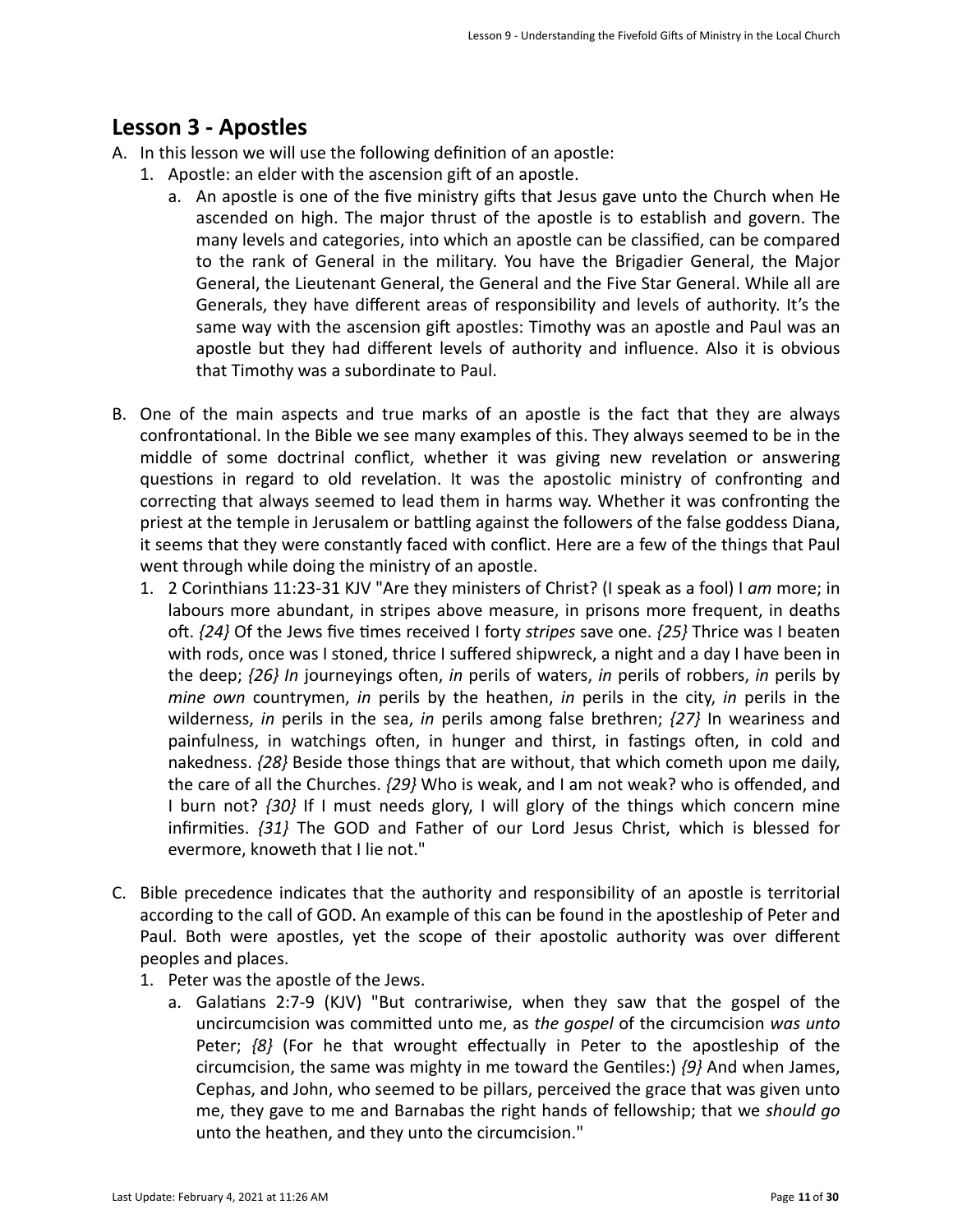- 2. Paul was the apostle of the Gentiles.
	- a. Romans 11:13 (KJV) "For I speak to you Gentiles, inasmuch as I am the apostle of the Gentiles, I magnify mine office:"
- D. As we study the ministry of the apostle, it is important to remember that there are two specific groups of apostles: Peter was part of one group and Paul was part of another group. While there are many classifications of apostles within each group, there are only two groups.
	- 1. If we read carefully the following scriptures we will see that they did not include Paul or any of the other New Testament apostles as being numbered among the 12 apostles to the Lamb. (1 Corinthians 15:3-9 KJV) "For I delivered unto you first of all that which I also received, how that Christ died for our sins according to the scriptures;  $\{4\}$  And that he was buried, and that he rose again the third day according to the scriptures:  $\{5\}$  And that he was seen of Cephas, then of the twelve:  ${6}$  After that, he was seen of above five hundred brethren at once; of whom the greater part remain unto this present, but some are fallen asleep.  $\{7\}$  After that, he was seen of James; then of all the apostles.  $\{8\}$  And last of all he was seen of me also, as of one born out of due time.  $\{9\}$  For I am the least of the apostles, that am not meet to be called an apostle, because I persecuted the Church of GOD." (Acts  $6:2$  KJV) "Then the twelve called the multitude of the disciples *unto them,* and said, It is not reason that we should leave the word of GOD, and serve tables."
	- 2. The two groups of apostles that are identified in the Bible are:
		- a. Apostles of the Lamb.
			- (1) Mark 3:13-19 (KJV) "And he goeth up into a mountain, and calleth *unto him* whom he would: and they came unto him. 14 And he ordained twelve, that they should be with him, and that he might send them forth to preach, 15 And to have power to heal sicknesses, and to cast out devils:16 And Simon he surnamed Peter; 17 And James the *son* of Zebedee, and John the brother of James; and he surnamed them Boanerges, which is, The sons of thunder: 18 And Andrew, and Philip, and Bartholomew, and Matthew, and Thomas, and James the *son* of Alphaeus, and Thaddaeus, and Simon the Canaanite, 19 And Judas Iscariot, which also betrayed him: and they went into an house."
			- (2) Revelation 21:14 (KJV) "And the wall of the city had twelve foundations, and in them the names of the twelve apostles of the Lamb."
			- (3) Matthew 19:28 (KJV) "And Jesus said unto them, Verily I say unto you, That ye which have followed me, in the regeneration when the Son of man shall sit in the throne of his glory, ye also shall sit upon twelve thrones, judging the twelve tribes of Israel."
		- b. Ascension gift apostles.
			- (1) Ephesians  $4:7-13$  (KJV) "But unto every one of us is given grace according to the measure of the gift of Christ. *8* Wherefore he saith, When he ascended up on high, he led captivity captive, and gave gifts unto men. 9 (Now that he ascended, what is it but that he also descended first into the lower parts of the earth? 10 He that descended is the same also that ascended up far above all heavens, that he might fill all things.) 11 And he gave some, apostles; and some, prophets; and some, evangelists; and some, pastors and teachers; 12 For the perfecting of the saints, for the work of the ministry, for the edifying of the body of Christ: 13 Till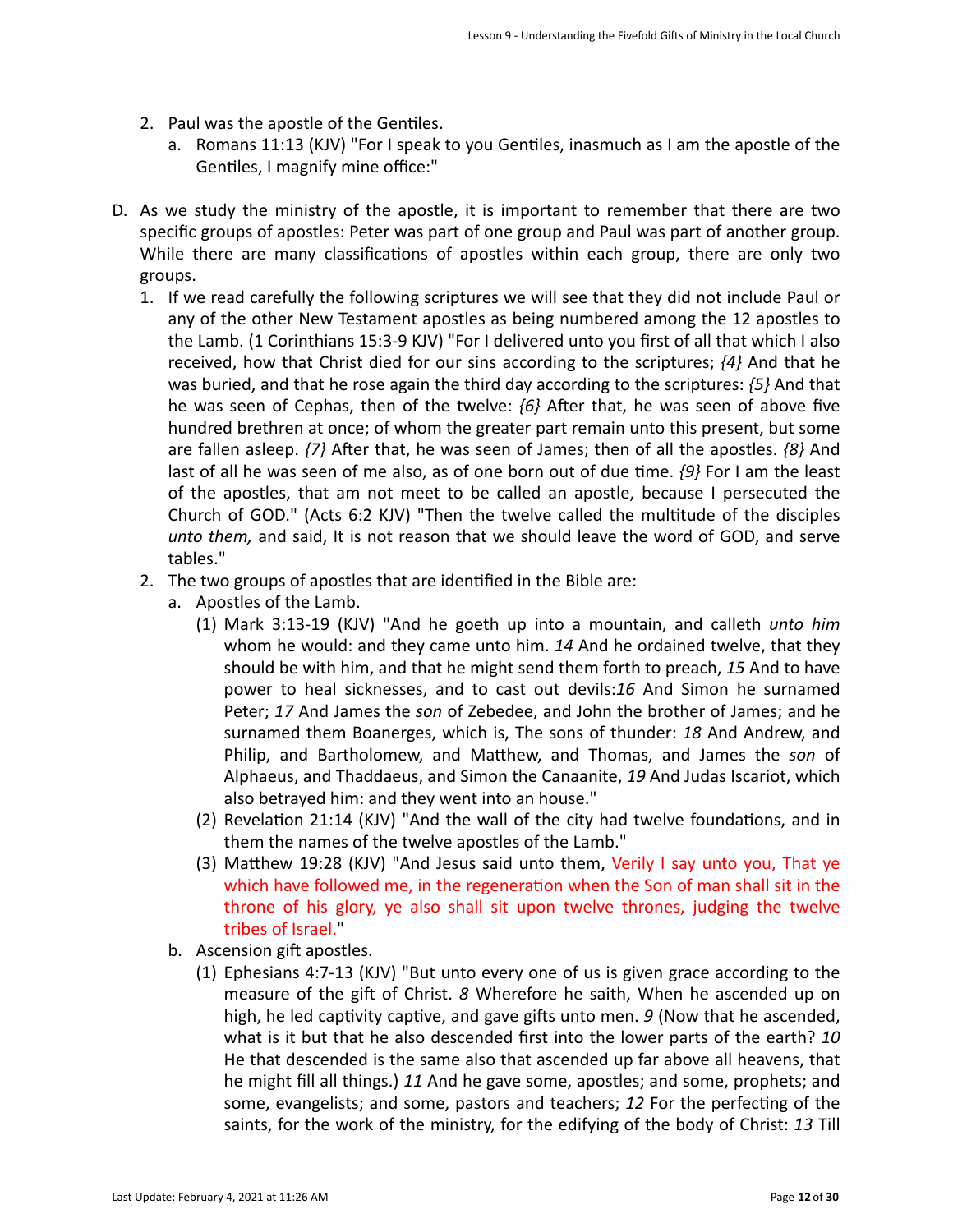we all come in the unity of the faith, and of the knowledge of the Son of GOD, unto a perfect man, unto the measure of the stature of the fulness of Christ:"

- (2) Romans 1:1 (KJV) "Paul, a servant of Jesus Christ, called *to be* an apostle, separated unto the gospel of GOD,"
- (3) Acts  $14:4$  (KJV) "But the multitude of the city was divided: and part held with the Jews, and part with the apostles." Acts 14:14 (KJV) "Which when the apostles, Barnabas and Paul, heard of, they rent their clothes, and ran in among the people, crying out,"
- (4) Romans 16:7 (KJV) "Salute Andronicus and Junia, my kinsmen, and my fellow prisoners, who are of note among the apostles, who also were in Christ before me."
- (5) 1 Thessalonians 1:1 (KJV) "Paul, and Silvanus, and Timotheus, unto the Church of the Thessalonians which is in GOD the Father and in the Lord Jesus Christ: Grace be unto you, and peace, from GOD our Father, and the Lord Jesus Christ." 1 Thessalonians 2:6 (KJV) "Nor of men sought we glory, neither of you, nor yet of others, when we might have been burdensome, as the apostles of Christ."
- E. Some of the responsibilities of an apostle are:
	- 1. Care, guidance and administration of finances.
		- a. 2 Corinthians11:28 (KJV) "Beside those things that are without, that which cometh upon me daily, the care of all the Churches."
		- b. Acts 4:35-37 (KJV) "And laid *them* down at the apostles' feet: and distribution was made unto every man according as he had need.  $\{36\}$  And Joses, who by the apostles was surnamed Barnabas, (which is, being interpreted, The son of consolation,) a Levite, and of the country of Cyprus,  $\{37\}$  Having land, sold *it*, and brought the money, and laid *it* at the apostles' feet."
		- c. Acts 20:30-32 (KJV) "Also of your own selves shall men arise, speaking perverse things, to draw away disciples after them.  $\{31\}$  Therefore watch, and remember, that by the space of three years I ceased not to warn every one night and day with tears. *{32}* And now, brethren, I commend you to GOD, and to the word of his grace, which is able to build you up, and to give you an inheritance among all them which are sanctified."
		- d. 1 Corinthians 4:14-15 (KJV) "I write not these things to shame you, but as my beloved sons I warn *you.* {15} For though ye have ten thousand instructors in Christ, yet *have ye* not many fathers: for in Christ Jesus I have begotten you through the gospel."
		- e. Acts 11:27-30 (KJV) "And in these days came prophets from Jerusalem unto Antioch. *{28}* And there stood up one of them named Agabus, and signified by the Spirit that there should be great dearth throughout all the world: which came to pass in the days of Claudius Caesar.  $\{29\}$  Then the disciples, every man according to his ability, determined to send relief unto the brethren which dwelt in Judaea: 30 Which also they did, and sent it to the elders by the hands of Barnabas and Saul."
	- 2. Lay foundations.
		- a. Ephesians 2:20 (KJV) "And are built upon the foundation of the apostles and prophets, Jesus Christ himself being the chief corner *stone;"*
		- b. Acts 2:42 (KJV) "And they continued stedfastly in the apostles' doctrine and fellowship, and in breaking of bread, and in prayers."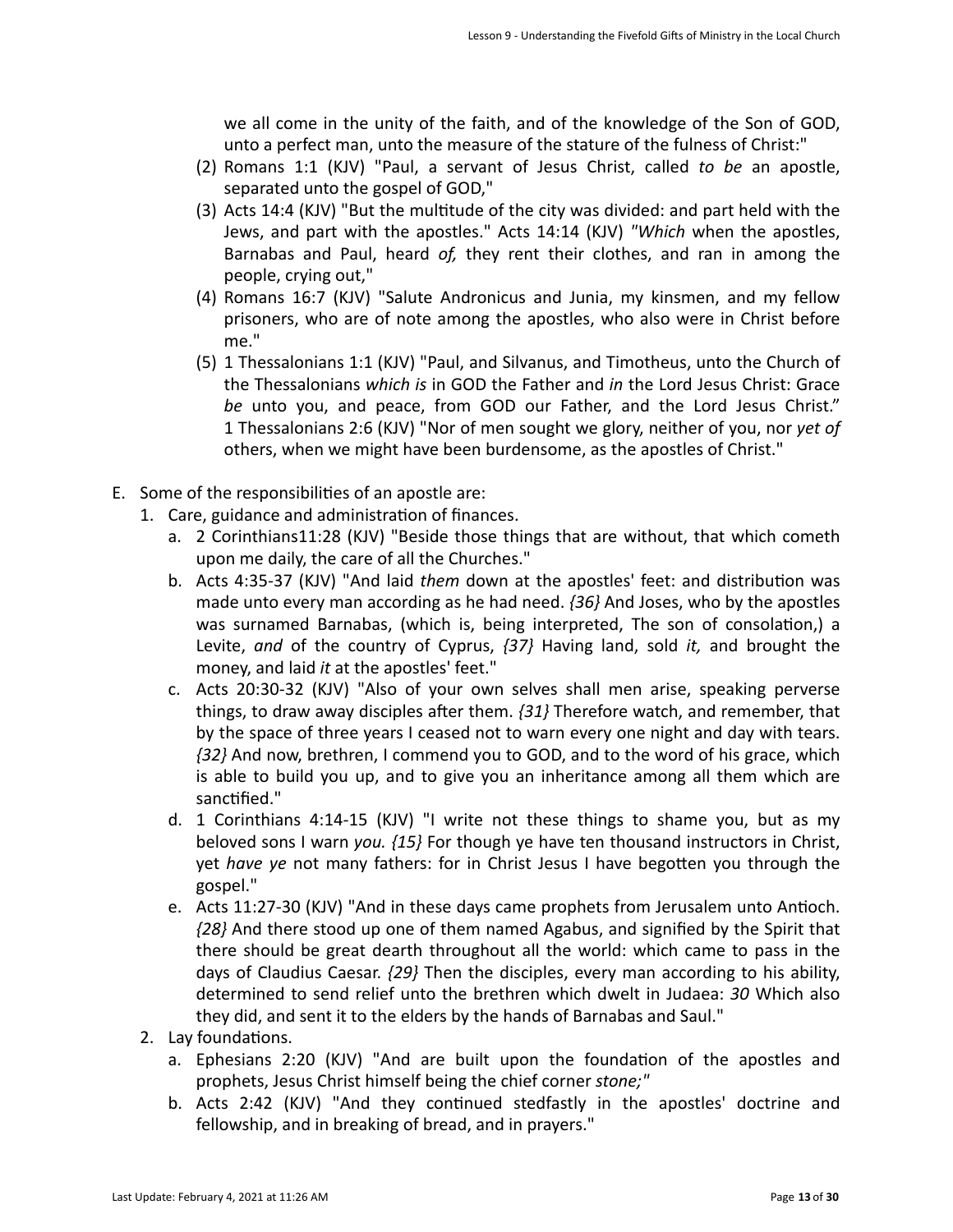- c. 1 Corinthians 3:10 (KJV) "According to the grace of GOD which is given unto me, as a wise master builder, I have laid the foundation, and another buildeth thereon. But let every man take heed how he buildeth thereupon."
- 3. Judge disputes or wrongdoing.
	- a. Acts 6:1-4 (KJV) "And in those days, when the number of the disciples was multiplied, there arose a murmuring of the Grecians against the Hebrews, because their widows were neglected in the daily ministration.  $\{2\}$  Then the twelve called the multitude of the disciples *unto them*, and said, It is not reason that we should leave the word of GOD, and serve tables.  $\{3\}$  Wherefore, brethren, look ye out among you seven men of honest report, full of the Holy Ghost and wisdom, whom we may appoint over this business.  $\{4\}$  But we will give ourselves continually to prayer, and to the ministry of the word."
- 4. Oversee Churches and other ascension gift ministers.
	- a. 2 Thessalonians 3:4-6 (KJV) "And we have confidence in the Lord touching you, that ye both do and will do the things which we command you.  $\{5\}$  And the Lord direct your hearts into the love of GOD, and into the patient waiting for Christ. *{6}* Now we command you, brethren, in the name of our Lord Jesus Christ, that ye withdraw yourselves from every brother that walketh disorderly, and not after the tradition which he received of us."
	- b. Titus 1:4-5 (KJV) "To Titus, *mine* own son after the common faith: Grace, mercy, and peace, from GOD the Father and the Lord Jesus Christ our Saviour.  $\{5\}$  For this cause left I thee in Crete, that thou shouldest set in order the things that are wanting, and ordain elders in every city, as I had appointed thee:"
	- c. 1 Timothy 3:14-15 (KJV) "These things write I unto thee, hoping to come unto thee shortly:  $\{15\}$  But if I tarry long, that thou mayest know how thou oughtest to behave thyself in the house of GOD, which is the Church of the living GOD, the pillar and ground of the truth."
	- d. 3 John 1:9-14 (KJV) "I wrote unto the Church: but Diotrephes, who loveth to have the preeminence among them, receiveth us not.  $\{10\}$  Wherefore, if I come, I will remember his deeds which he doeth, prating against us with malicious words: and not content therewith, neither doth he himself receive the brethren, and forbiddeth them that would, and casteth *them out* of the Church.  $\{11\}$  Beloved, follow not that which is evil, but that which is good. He that doeth good is of GOD: but he that doeth evil hath not seen GOD.  $\{12\}$  Demetrius hath good report of all *men*, and of the truth itself: yea, and we also bear record; and ye know that our record is true.  $\{13\}$  I had many things to write, but I will not with ink and pen write unto thee:  $\{14\}$  But I trust I shall shortly see thee, and we shall speak face to face. Peace be to thee. Our friends salute thee. Greet the friends by name."
- 5. Identification and impartation of ministries and Spiritual gifts.
	- a. 1 Tim 4:14 (KJV) "Neglect not the gift that is in thee, which was given thee by prophecy, with the laying on of the hands of the presbytery."
	- b. 2 Tim 1:6 (KJV) "Wherefore I put thee in remembrance that thou stir up the gift of GOD, which is in thee by the putting on of my hands."
	- c. Romans 1:11 (KJV) "For I long to see you, that I may impart unto you some Spiritual gift, to the end ye may be established;"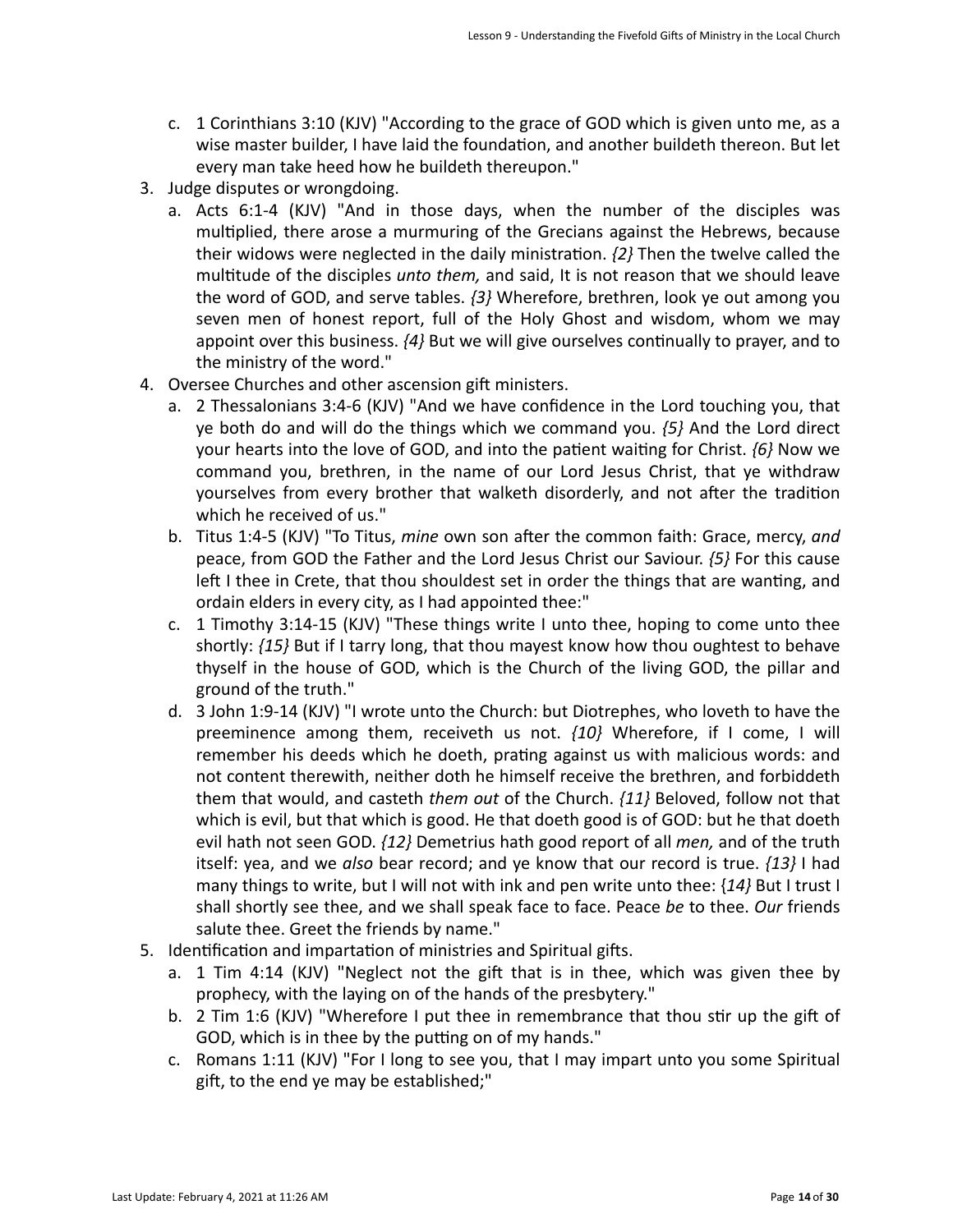- 6. Finally, the scriptures seem to indicate that it is the apostles who were responsible to receive and disperse new revelation.
	- a. 1 Corinthians 15:51-52 (KJV) "Behold, I show you a mystery; We shall not all sleep, but we shall all be changed,  $\{52\}$  In a moment, in the twinkling of an eye, at the last trump: for the trumpet shall sound, and the dead shall be raised incorruptible, and we shall be changed."
	- b. 1 Thessalonians 4:13 (KJV) "But I would not have you to be ignorant, brethren, concerning them which are asleep, that ye sorrow not, even as others which have no hope."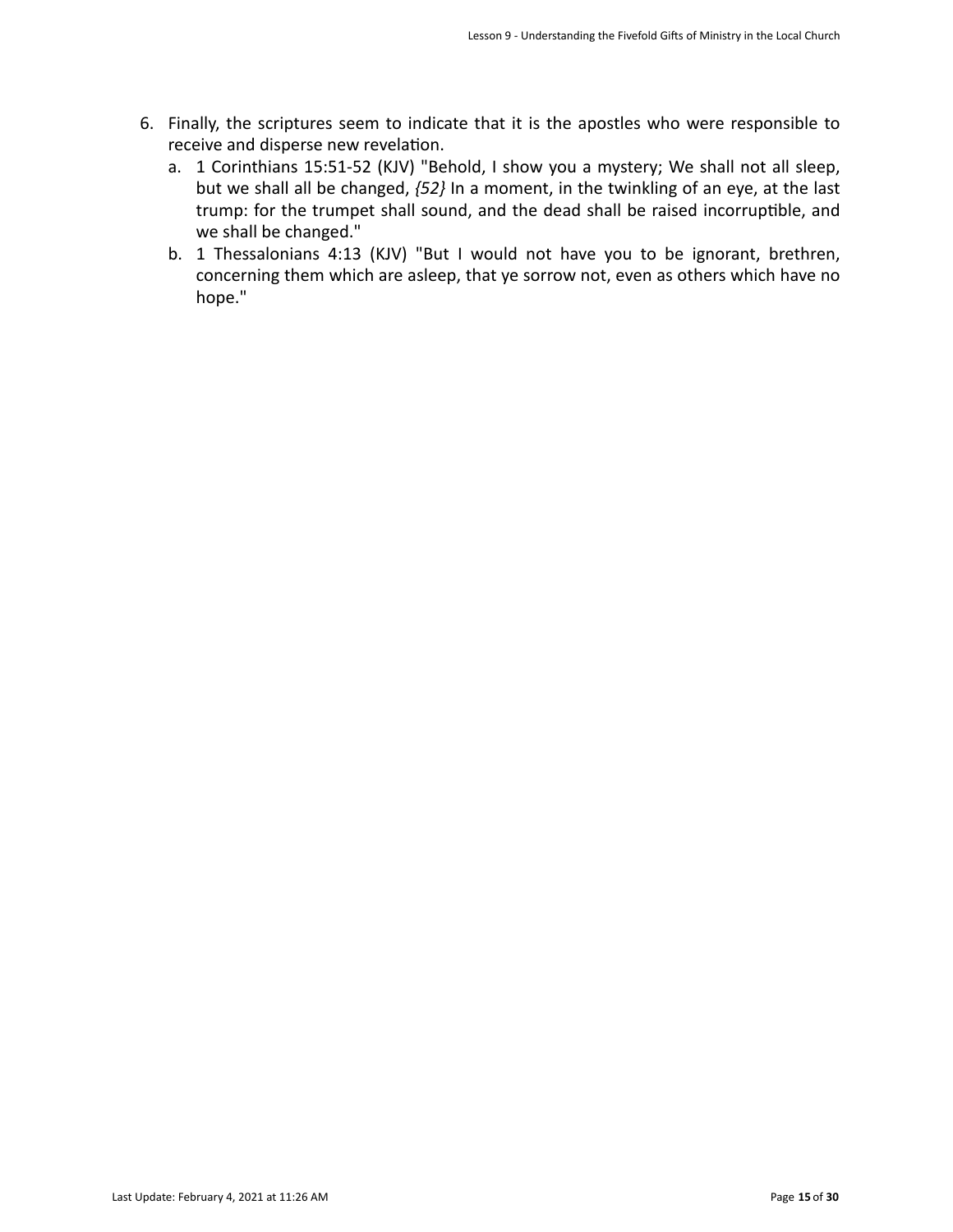## **Lesson 4 - Prophets**

- A. In this lesson we will learn about prophets.
	- 1. The definition of a prophet is: an elder with the ascension gift of a prophet.
		- a. A prophet is one of the five ministry gifts that Jesus gave unto the Church when He ascended on high. The major thrust of the prophet is to warn, cover and to guide.
- B. Just as in the case of the apostle, prophets can be classified into two separate groups: the Old Testament prophets and the ascension gift prophets.

The emphasis of their ministry is to prophesy (speak or proclaim) the mind of GOD as it pertains to individuals, Churches, cities, states, regions and nations. When a prophet speaks in the name of the LORD and it does not come to pass, then the LORD has not spoken it. If that happens, the prophet will soon be dismissed as someone who speaks presumptuously out of their own spirit.

A prophet will never prophesy anything contrary to the word of GOD and they will never influence people to do contrary to sound doctrine or cause someone to turn away from GOD. Although the Church today seems ready to identify most people with a prophetic gift as being a prophet, the overwhelming majority of them do not meet the Biblical definition of a prophet. What we need to remember is that it takes a lot more than being able to prophesy before a person can truly be classified as a prophet.

- 1. Deuteronomy 13:1-5 (KJV) "If there arise among you a prophet, or a dreamer of dreams, and giveth thee a sign or a wonder,  $\{2\}$  And the sign or the wonder come to pass, whereof he spake unto thee, saying, Let us go after other gods, which thou hast not known, and let us serve them;  $\{3\}$  Thou shalt not hearken unto the words of that prophet, or that dreamer of dreams: for the LORD your GOD proveth you, to know whether ye love the LORD your GOD with all your heart and with all your soul.  $\{4\}$  Ye shall walk after the LORD your GOD, and fear him, and keep his commandments, and obey his voice, and ye shall serve him, and cleave unto him.  $\{5\}$  And that prophet, or that dreamer of dreams, shall be put to death; because he hath spoken to turn *you* away from the LORD your GOD, which brought you out of the land of Egypt, and redeemed you out of the house of bondage, to thrust thee out of the way which the LORD thy GOD commanded thee to walk in. So shalt thou put the evil away from the midst of thee."
- 2. Deuteronomy 18:20-22 (KJV) "But the prophet, which shall presume to speak a word in my name, which I have not commanded him to speak, or that shall speak in the name of other gods, even that prophet shall die.  $\{21\}$  And if thou say in thine heart, How shall we know the word which the LORD hath not spoken?  $\{22\}$  When a prophet speaketh in the name of the LORD, if the thing follow not, nor come to pass, that *is* the thing which the LORD hath not spoken, but the prophet hath spoken it presumptuously: thou shalt not be afraid of him."
- 3. Matthew 7:15-20 (KJV) "Beware of false prophets, which come to you in sheep's clothing, but inwardly they are ravening wolves.  $\{16\}$  Ye shall know them by their fruits. Do men gather grapes of thorns, or figs of thistles?  $\{17\}$  Even so every good tree bringeth forth good fruit; but a corrupt tree bringeth forth evil fruit.  $\{18\}$  A good tree cannot bring forth evil fruit, neither *can* a corrupt tree bring forth good fruit. {19} Every tree that bringeth not forth good fruit is hewn down, and cast into the fire.  $\{20\}$ Wherefore by their fruits ye shall know them."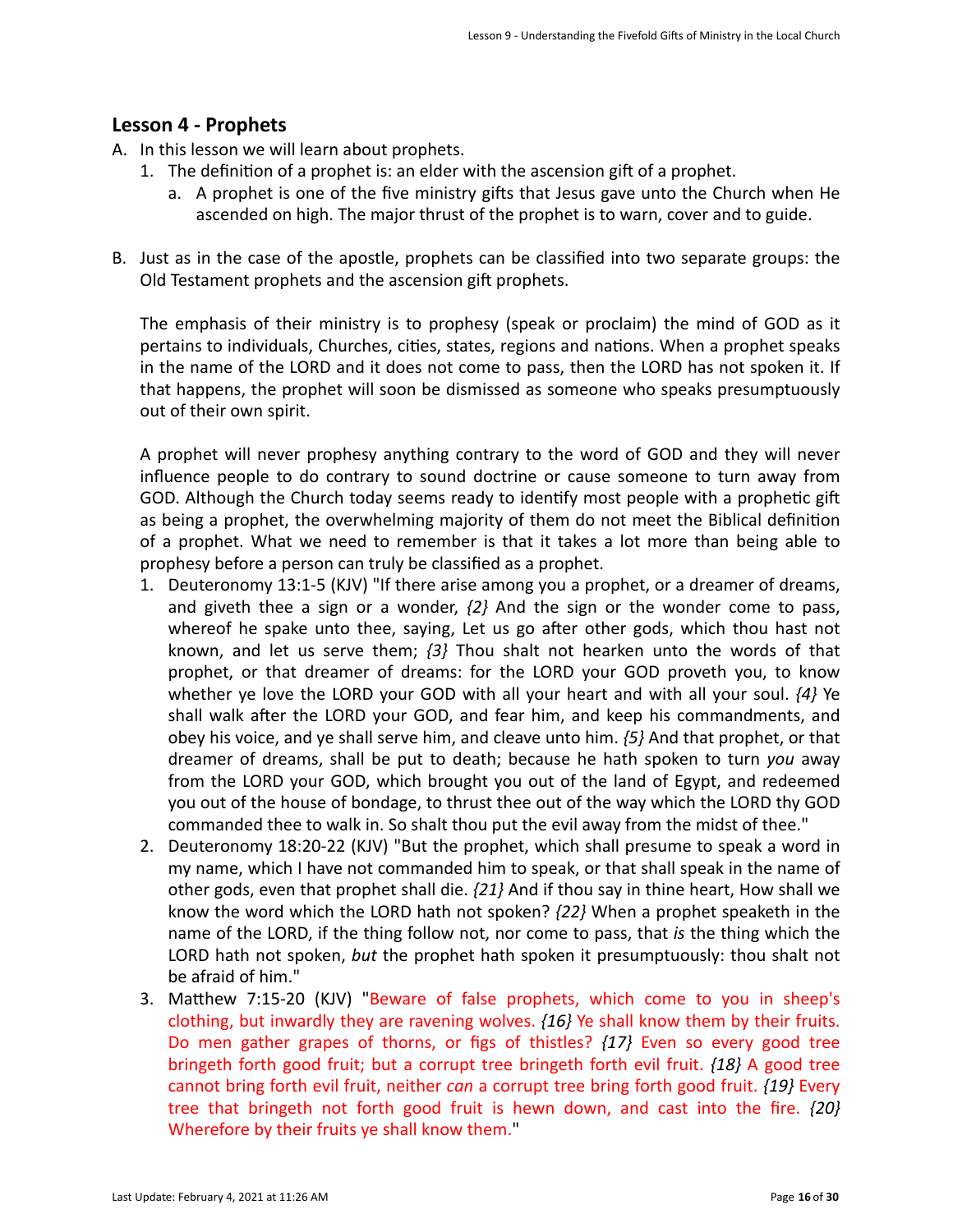- 4. Matthew 24:11 (KJV) "And many false prophets shall rise, and shall deceive many."
- 5. Mark 13:22-23 (KJV) "For false Christs and false prophets shall rise, and shall show signs and wonders, to seduce, if *it were* possible, even the elect. {23} But take ye heed: behold, I have foretold you all things."
- C. As we study the following scriptures that identify some of the ascension gift prophets, it will be helpful if you would ask yourself, what were these prophets saying and doing?
	- 1. Acts 11:27-28 (KJV) "And in these days came prophets from Jerusalem unto Antioch.  $\{28\}$ And there stood up one of them named Agabus, and signified by the Spirit that there should be great dearth throughout all the world: which came to pass in the days of Claudius Caesar."
	- 2. Acts 13:1-3 (KJV) "Now there were in the Church that was at Antioch certain prophets and teachers; as Barnabas, and Simeon that was called Niger, and Lucius of Cyrene, and Manaen, which had been brought up with Herod the tetrarch, and Saul.  $\{2\}$  As they ministered to the Lord, and fasted, the Holy Ghost said, Separate me Barnabas and Saul for the work whereunto I have called them.  $\{3\}$  And when they had fasted and prayed, and laid *their* hands on them, they sent them away."
	- 3. Acts 15:27-32 (KJV) "We have sent therefore Judas and Silas, who shall also tell you the same things by mouth.  $\{28\}$  For it seemed good to the Holy Ghost, and to us, to lay upon you no greater burden than these necessary things;  $\{29\}$  That ye abstain from meats offered to idols, and from blood, and from things strangled, and from fornication: from which if ye keep yourselves, ye shall do well. Fare ye well. {30} So when they were dismissed, they came to Antioch: and when they had gathered the multitude together, they delivered the epistle: {31} Which when they had read, they rejoiced for the consolation.  ${32}$  And Judas and Silas, being prophets also themselves, exhorted the brethren with many words, and confirmed them."
	- 4. Acts 21:8-11 (KJV) "And the next *day* we that were of Paul's company departed, and came unto Caesarea: and we entered into the house of Philip the evangelist, which was *one* of the seven; and abode with him.  $\{9\}$  And the same man had four daughters, virgins, which did prophesy.*{10}* And as we tarried *there* many days, there came down from Judaea a certain prophet, named Agabus.  $\{11\}$  And when he was come unto us, he took Paul's girdle, and bound his own hands and feet, and said, Thus saith the Holy Ghost, So shall the Jews at Jerusalem bind the man that owneth this girdle, and shall deliver *him* into the hands of the Gentiles."
	- 5. Ephesians 4:7-13 (KJV) "But unto every one of us is given grace according to the measure of the gift of Christ.  $\{8\}$  Wherefore he saith, When he ascended up on high, he led captivity captive, and gave gifts unto men.  $\{9\}$  (Now that he ascended, what is it but that he also descended first into the lower parts of the earth? *{10}* He that descended is the same also that ascended up far above all heavens, that he might fill all things.)  $\{11\}$  And he gave some, apostles; and some, prophets; and some, evangelists; and some, pastors and teachers;  $\{12\}$  For the perfecting of the saints, for the work of the ministry, for the edifying of the body of Christ: {13} Till we all come in the unity of the faith, and of the knowledge of the Son of GOD, unto a perfect man, unto the measure of the stature of the fulness of Christ:"
	- 6. Of all the utterance gifts named in 1 Corinthians chapter 12, prophetic utterance has the most potential to affect the lives of the believers. This effect can be either good or bad; therefore it is extremely important that prophetic utterances be judged. This causes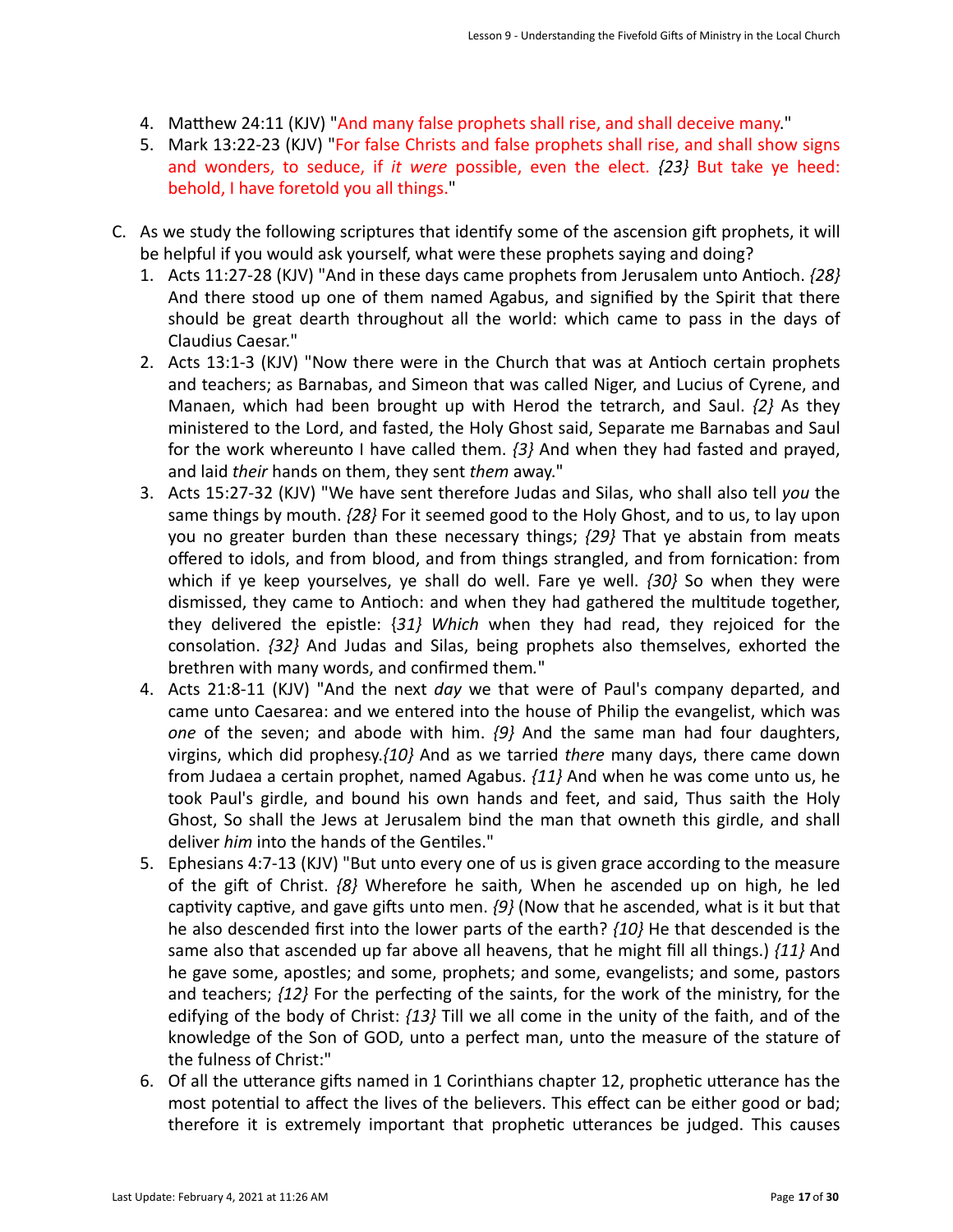some concerns because by nature, people do not like to be judged; therefore they are reluctant to judge others. Yet the Bible doesn't give us an option when it comes to judging prophetic utterances. For that reason, I believe that prophets need to travel in groups, and that open, honest and loving relationships need to be established, so the prophets can all discern together.

Anyone, who has been in full gospel circles for long, will have to admit that they have seen some extremes on both sides of the prophetic fence. Yet we don't throw out prophecy and prophets because of extremes any more than we would throw out salvation because we know lots of Christians that live like the devil. Remember that we should covet to prophesy and let the prophets speak two or three and let the others judge. Let's pray and ask GOD to raise up a company of prophets that is needed so much in these final days. Let's also pray that GOD will give the Church a powerful ability to discern who, what, where, when and how as it applies to our modern day prophets.

- a. 1 Corinthians 14:37 (KJV) "If any man think himself to be a prophet, or Spiritual, let him acknowledge that the things that I write unto you are the commandments of the Lord."
- b. Ephesians 3:1-7 (KJV) "For this cause I Paul, the prisoner of Jesus Christ for you Gentiles,  $\{2\}$  If ye have heard of the dispensation of the grace of GOD which is given me to you-ward:  $\{3\}$  How that by revelation he made known unto me the mystery; (as I wrote afore in few words,  $\{4\}$  Whereby, when ye read, ye may understand my knowledge in the mystery of Christ) {5} Which in other ages was not made known unto the sons of men, as it is now revealed unto his holy apostles and prophets by the Spirit;  $\{6\}$  That the Gentiles should be fellow heirs, and of the same body, and partakers of his promise in Christ by the gospel:  $\{7\}$  Whereof I was made a minister, according to the gift of the grace of GOD given unto me by the effectual working of his power."
- D. The definition of the Greek word that is translated into the English words, "prophet" and "prophets" is furnished below. Remember that it is used to speak of Old Testament prophets and also ascension gift prophets.
	- 1. 4396. prophetes, prof-ay'-tace; from a comp. of G4253 and G5346; a foreteller ("prophet"); by anal. an inspired speaker; by extens. a poet:--prophet.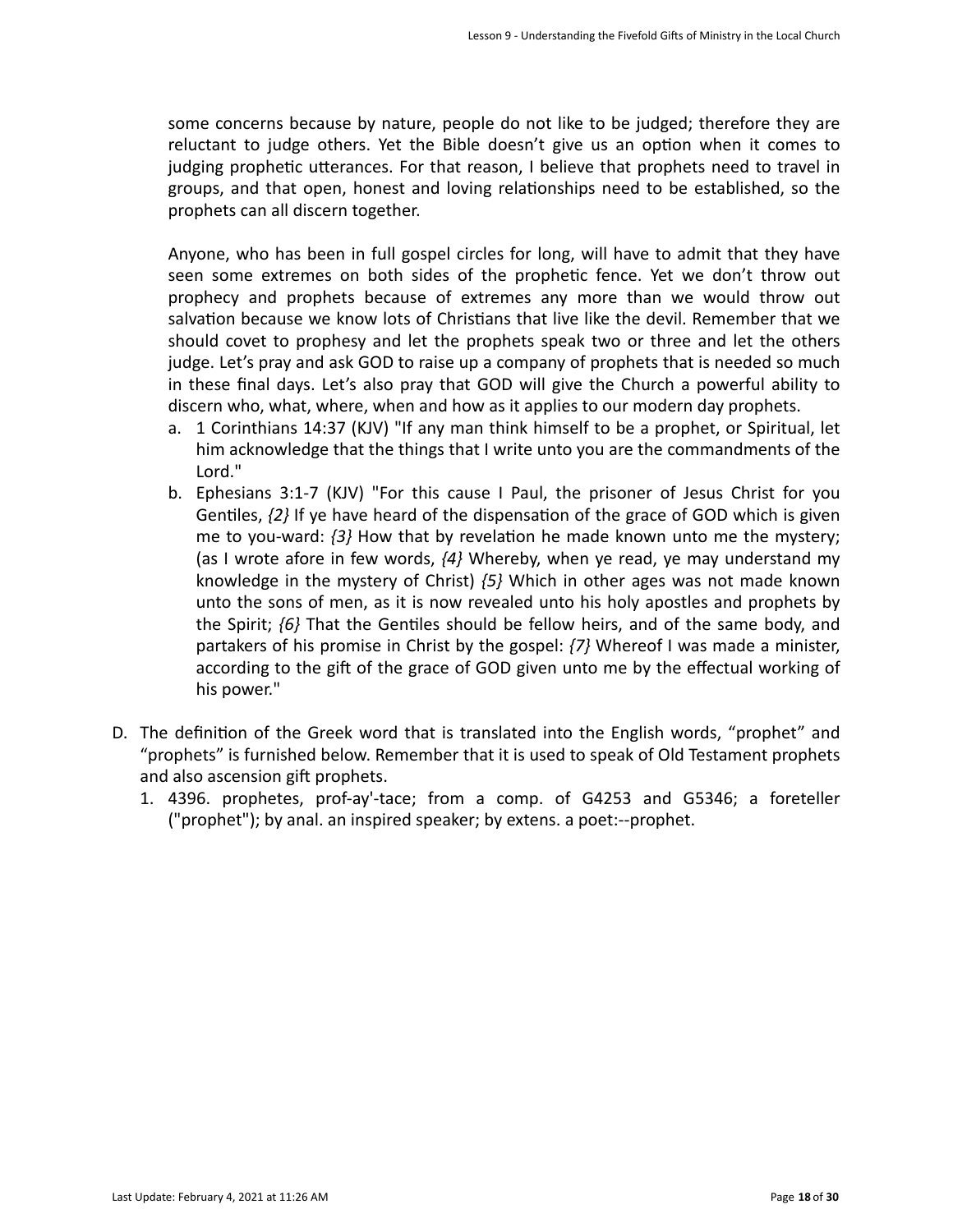## Lesson 5 - Evangelists

The term evangelist/evangelists is only used three times in the Bible. In order to get a better understanding of the ministry of the evangelist/evangelists, I will show the definition of the Greek word from which it was translated, followed by the three scriptures where it is used. After that I will show the definition of the Greek word from which the English word "evangelist" originated and list the scriptures where it is used.

2099. euaggelistes, yoo-ang-ghel-is-tace'; from G2097; a preacher of the gospel:--evangelist. (Acts 21:8 KJV) "And the next *day* we that were of Paul's company departed, and came unto Caesarea: and we entered into the house of Philip the evangelist, which was *one* of the seven; and abode with him." (Ephesians  $4:11 \text{ KJV}$ ) "And he gave some, apostles; and some, prophets; and some, evangelists; and some, pastors and teachers;" (2 Timothy 4:5 KJV) "But watch thou in all things, endure afflictions, do the work of an evangelist, make full proof of thy ministry."

According to the Greek definition, an evangelist is simply a preacher of the gospel. This bears out even more when we look at the definition of the word from which it originated. 2097. euaggelizo, yoo-ang-ghel-id'-zo ); from G2095 and G32; to announce good news ("evangelize") espec. the gospel: declare, bring (declare, show) glad (good) tidings, preach (the gospel).

Since this word is translated into different English words, I will highlight the word into which it is translated. 

- (Used 2 times in Matthew 11:5 KJV) "The blind receive their sight, and the lame walk, the lepers are cleansed, and the deaf hear, the dead are raised up, and the poor have the gospel **preached** to them.
- (Used 3 times in Luke 1:19 KJV) "And the angel answering said unto him, I am Gabriel, that stand in the presence of GOD; and am sent to speak unto thee, and to **show** thee these **glad Gdings**."
- (Used 3 times in Luke 2:10-11 KJV) "And the angel said unto them, Fear not: for, behold, I **bring** you **good tidings** of great joy, which shall be to all people.  $\{11\}$  For unto you is born this day in the city of David a Saviour, which is Christ the Lord."
- (Used 1 time in Luke 3:18 KJV) "And many other things in his exhortation preached he unto the people."
- (Used 2 times in Luke 4:18 KJV) "The Spirit of the Lord *is* upon me, because he hath anointed me to **preach the gospel** to the poor; he hath sent me to heal the brokenhearted, to preach deliverance to the captives, and recovering of sight to the blind, to set at liberty them that are bruised,
- (Used 1 time in Luke 4:43 KJV) "And he said unto them, I must **preach** the kingdom of GOD to other cities also: for therefore am I sent."
- (Used 2 times in Luke 7:22 KJV) "Then Jesus answering said unto them, Go your way, and tell John what things ye have seen and heard; how that the blind see, the lame walk, the lepers are cleansed, the deaf hear, the dead are raised, to the poor the **gospel** is **preached**."
- (Used 2 times in Luke 8:1 KJV) "And it came to pass afterward, that he went throughout every city and village, preaching and showing the **glad tidings** of the kingdom of GOD: and the twelve *were* with him,"
- (Used 2 times in Luke 9:6 KJV) "And they departed, and went through the towns, preaching the **gospel**, and healing every where."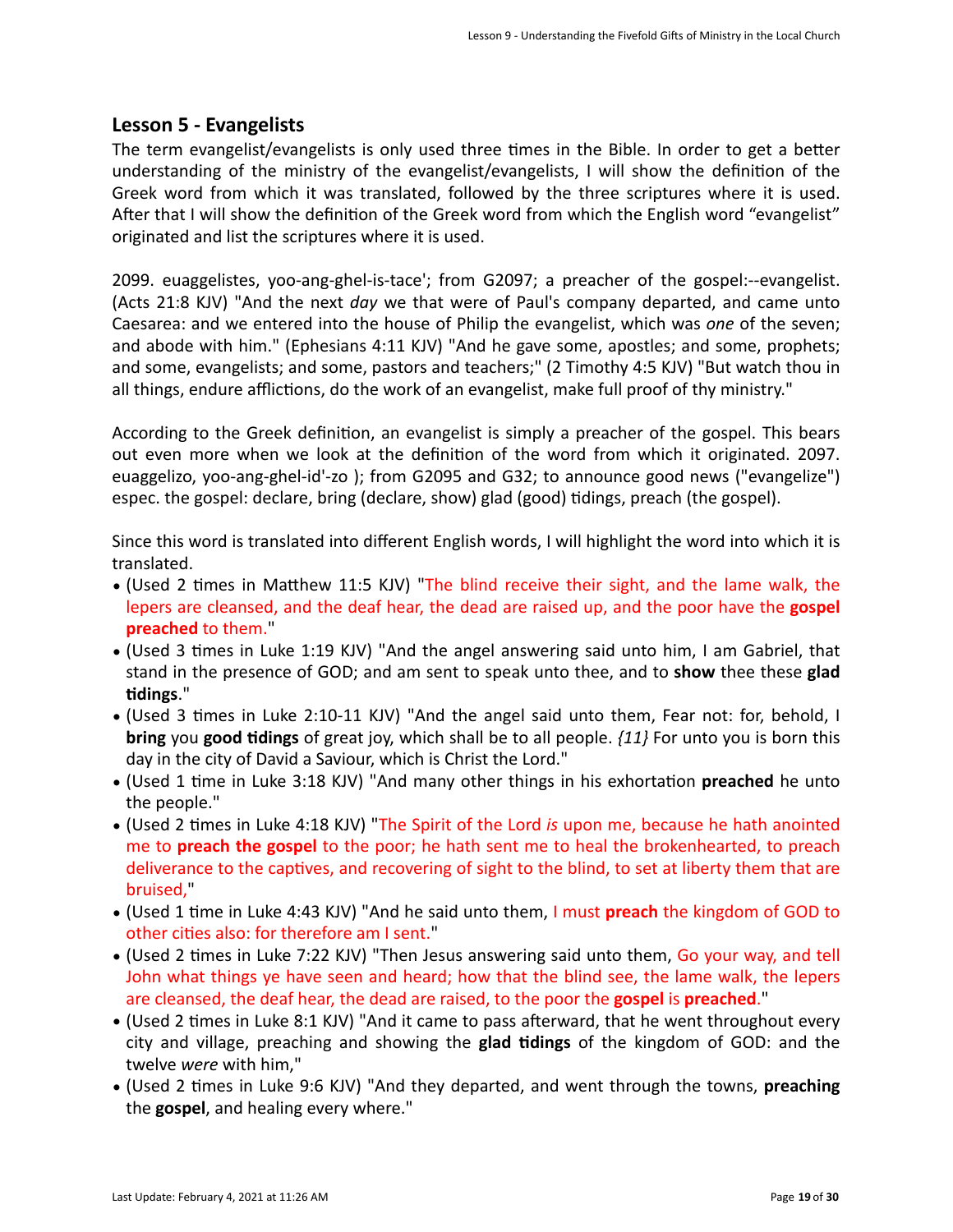- (Used 1 time in Luke 16:16 KJV) "The law and the prophets were until John: since that time the kingdom of GOD is **preached**, and every man presseth into it."
- (Used 2 times in Luke 20:1 KJV) "And it came to pass, *that on* one of those days, as he taught the people in the temple, and **preached** the **gospel**, the chief priests and the scribes came upon *him* with the elders,"
- (Used 1 time in Acts 5:42 KJV) "And daily in the temple, and in every house, they ceased not to teach and preach Jesus Christ."
- (Used 1 time in Acts 8:4 KJV) "Therefore they that were scattered abroad went every where **preaching** the word."
- (Used 1 time in Acts 8:12 KJV) "But when they believed Philip **preaching** the things concerning the kingdom of GOD, and the name of Jesus Christ, they were baptized, both men and women."
- (Used 2 times in Acts 8:25 KJV) "And they, when they had testified and preached the word of the Lord, returned to Jerusalem, and **preached** the gospel in many villages of the Samaritans."
- (Used 1 time in Acts 8:35 KJV) "Then Philip opened his mouth, and began at the same scripture, and **preached** unto him Jesus."
- (Used 1 time in Acts 8:40 KJV) "But Philip was found at Azotus: and passing through he **preached** in all the cities, till he came to Caesarea."
- (Used 1 time in Acts 10:36 KJV) "The word which *GOD* sent unto the children of Israel, **preaching** peace by Jesus Christ: (he is Lord of all:)"
- (Used 1 time in Acts 11:20 KJV) "And some of them were men of Cyprus and Cyrene, which, when they were come to Antioch, spake unto the Grecians, **preaching** the Lord Jesus."
- (Used 3 times in Acts 13:32 KJV) "And we declare unto you glad tidings, how that the promise which was made unto the fathers,"
- (Used 2 times in Acts 14:7 KJV) "And there they **preached** the gospel."
- (Used 1 time in Acts 14:15 KJV) "And saying, Sirs, why do ye these things? We also are men of like passions with you, and **preach** unto you that ye should turn from these vanities unto the living GOD, which made heaven, and earth, and the sea, and all things that are therein:"
- (Used 2 times in Acts 14:21 KJV) "And when they had **preached** the **gospel** to that city, and had taught many, they returned again to Lystra, and to Iconium, and Antioch,"
- (Used 1 time in Acts 15:35 KJV) "Paul also and Barnabas continued in Antioch, teaching and **preaching** the word of the Lord, with many others also."
- (Used 2 times in Acts 16:10 KJV) "And after he had seen the vision, immediately we endeavoured to go into Macedonia, assuredly gathering that the Lord had called us for to **preach** the gospel unto them."
- (Used 1 time in Acts 17:18 KJV) "Then certain philosophers of the Epicureans, and of the Stoicks, encountered him. And some said, What will this babbler say? other some, He seemeth to be a setter forth of strange gods: because he **preached** unto them Jesus, and the resurrection."
- (Used 2 times in Romans 1:15 KJV) "So, as much as in me is, I am ready to preach the gospel to you that are at Rome also."
- (Used 5 times in Romans 10:15 KJV) "And how shall they preach, except they be sent? as it is written, How beautiful are the feet of them that **preach** the **gospel** of peace, and **bring glad tidings** of good things!"
- (Used 2 times in Romans 15:20 KJV) "Yea, so have I strived to **preach** the **gospel**, not where Christ was named, lest I should build upon another man's foundation:"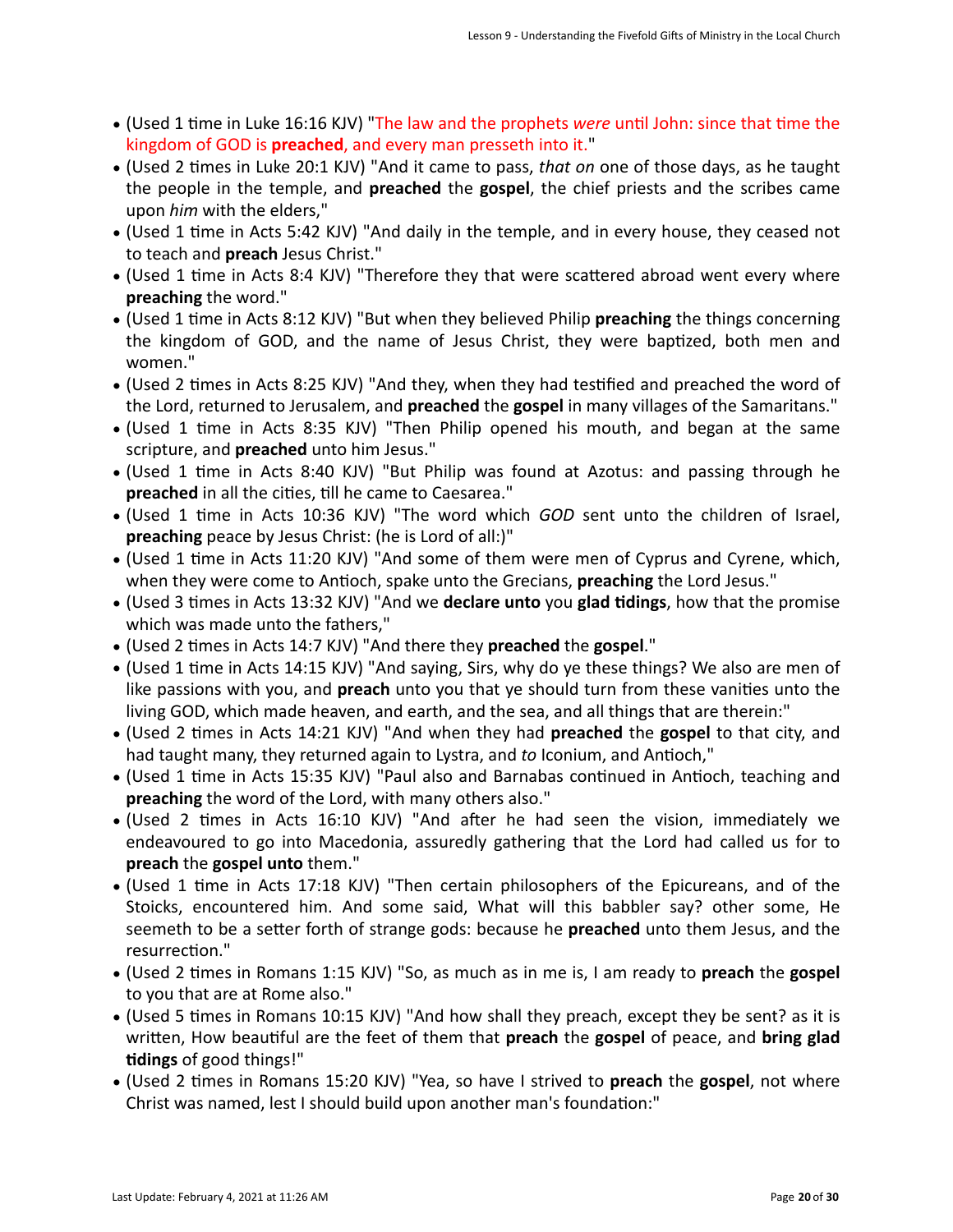- (Used 2 times in 1 Corinthians 1:17 KJV) "For Christ sent me not to baptize, but to preach the gospel: not with wisdom of words, lest the cross of Christ should be made of none effect."
- (Used 4 times in 1 Corinthians 9:16 KJV) "For though I **preach** the **gospel**, I have nothing to glory of: for necessity is laid upon me; yea, woe is unto me, if I **preach** not the **gospel**!"
- (Used 2 times in 1 Corinthians 9:18 KJV) "What is my reward then? *Verily* that, when I **preach** the **gospel**, I may make the gospel of Christ without charge, that I abuse not my power in the gospel."
- (Used 1 time in 1 Corinthians 15:1 KJV) "Moreover, brethren, I declare unto you the gospel which I **preached** unto you, which also ye have received, and wherein ye stand;"
- (Used 1 time in 1 Corinthians 15:2 KJV) "By which also ye are saved, if ye keep in memory what I **preached** unto you, unless ye have believed in vain."
- (Used 2 times in 2 Corinthians 10:16 KJV) "To **preach** the gospel in the *regions* beyond you, and not to boast in another man's line of things made ready to our hand."
- (Used 1 time in 2 Corinthians 11:7 KJV) "Have I committed an offence in abasing myself that ye might be exalted, because I have **preached** to you the gospel of GOD freely?"
- (Used 3 times in Galatians 1:8 KJV) "But though we, or an angel from heaven, preach any other **gospel** unto you than that which we have **preached** unto you, let him be accursed."
- (Used 2 times in Galatians 1:9 KJV) "As we said before, so say I now again, If any *man* preach any other **gospel unto** you than that ye have received, let him be accursed."
- (Used 1 time in Galatians 1:11 KJV) "But I certify you, brethren, that the gospel which was **preached** of me is not after man."
- (Used 1 time in Galatians 1:16 KJV) "To reveal his Son in me, that I might **preach** him among the heathen; immediately I conferred not with flesh and blood:"
- (Used 1 time in Galatians 1:23 KJV) "But they had heard only, That he which persecuted us in times past now **preacheth** the faith which once he destroyed."
- (Used 2 times in Galatians 4:13 KJV) "Ye know how through infirmity of the flesh I preached the **gospel** unto you at the first."
- (Used 1 time in Ephesians 2:17 KJV) "And came and **preached peace** to you which were afar off, and to them that were nigh."
- (Used 1 time in Ephesians 3:8 KJV) "Unto me, who am less than the least of all saints, is this grace given, that I should preach among the Gentiles the unsearchable riches of Christ;"
- (Used 3 times in 1 Thessalonians 3:6 KJV) "But now when Timotheus came from you unto us, and **brought** us good tidings of your faith and charity, and that ye have good remembrance of us always, desiring greatly to see us, as we also to see you:"
- (Used 2 times in Hebrews 4:2 KJV) "For unto us was the gospel preached, as well as unto them: but the word preached did not profit them, not being mixed with faith in them that heard *it."*
- (Used 1 time in Hebrews 4:6 KJV) "Seeing therefore it remaineth that some must enter therein, and they to whom it was first **preached entered** not in because of unbelief:"
- (Used 2 times in 1 Peter 1:12 KJV) "Unto whom it was revealed, that not unto themselves, but unto us they did minister the things, which are now reported unto you by them that have **preached** the **gospel unto** you with the Holy Ghost sent down from heaven; which things the angels desire to look into."
- (Used 2 times in 1 Peter 1:25 KJV) "But the word of the Lord endureth for ever. And this is the word which by the **gospel is preached** unto you."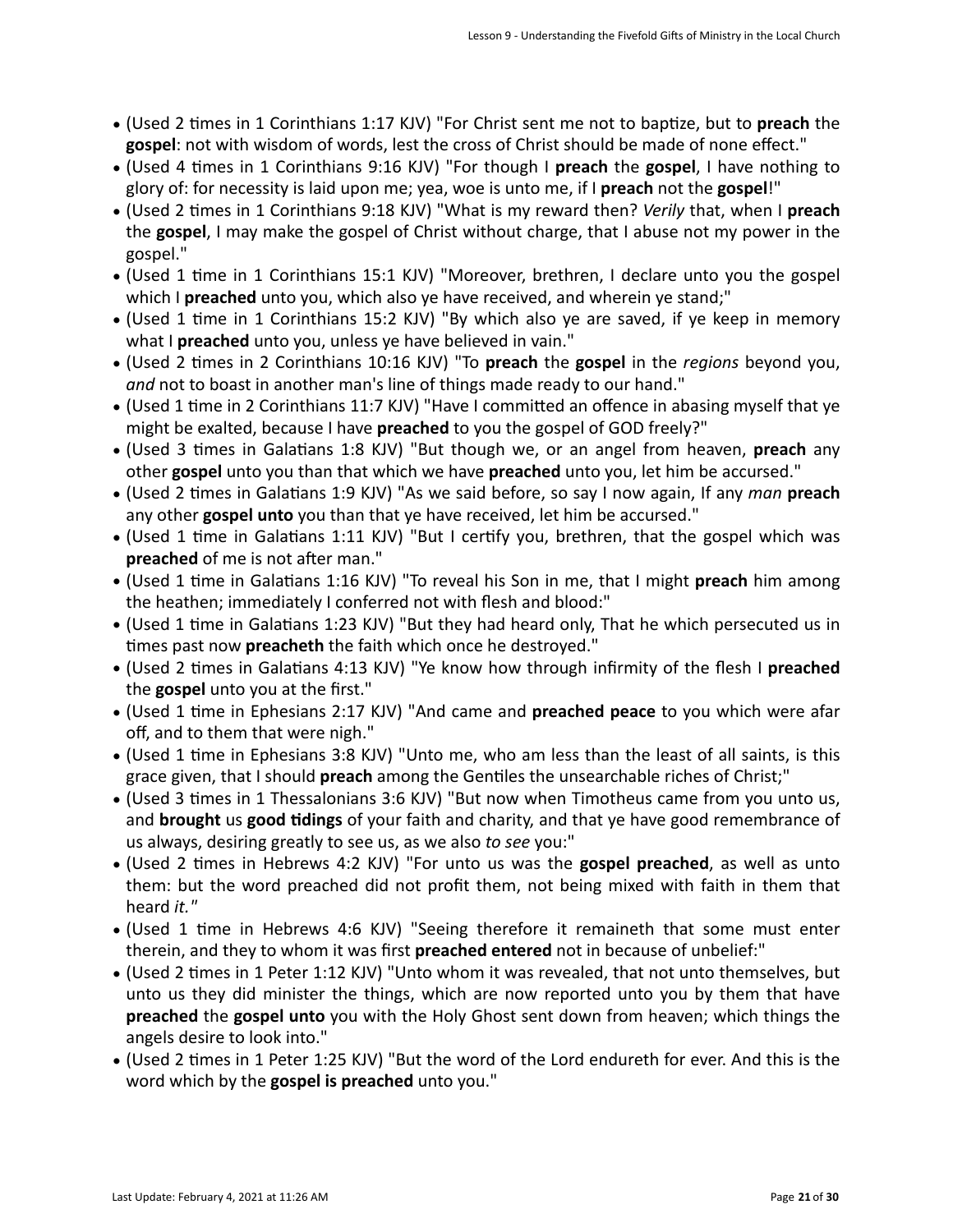- (Used 2 times in 1 Peter 4:6 KJV) "For for this cause was the **gospel preached** also to them that are dead, that they might be judged according to men in the flesh, but live according to GOD in the spirit."
- (Used 1 time in Revelation 10:7 KJV) "But in the days of the voice of the seventh angel, when he shall begin to sound, the mystery of GOD should be finished, as he hath **declared** to his servants the prophets."
- (Used 1 time in Revelation 14:6 KJV) "And I saw another angel fly in the midst of heaven, having the everlasting gospel to **preach unto** them that dwell on the earth, and to every nation, and kindred, and tongue, and people,"
- A. In this lesson we will use the following definition of an evangelist:
	- 1. Evangelist: an elder with the ascension gift of an evangelist.
		- a. An evangelist is one of the five ministry gifts that Jesus gave unto the Church when He ascended on high. The major thrust of the evangelist is to stir, cover and gather.
- B. The primary concern of the evangelist is preaching to the unbeliever with the end result being souls for the kingdom of GOD. Signs and wonders are also a part of their ministry. Their ministry is not to establish doctrine or to shepherd the sheep.
	- 1. Although Paul told Timothy to do the work of an evangelist, he didn't state that Timothy was an evangelist. In fact, Philip is the only individual that the Bible specifically identifies as an evangelist.
		- a. Acts 21:8 (KJV) "And the next *day* we that were of Paul's company departed, and came unto Caesarea: and we entered into the house of Philip the evangelist, which was one of the seven; and abode with him."
- C. We can readily determine from the ministry of Philip that the preaching of salvation through Jesus Christ is the central theme of an evangelist. Note that signs and wonders were evident in Philip's ministry. It was these very signs and wonders that gave him an open door to preach the gospel.
	- 1. Acts 8:4-16 (KJV) "Therefore they that were scattered abroad went every where preaching the word.  $\{5\}$  Then Philip went down to the city of Samaria, and preached Christ unto them.  $\{6\}$  And the people with one accord gave heed unto those things which Philip spake, hearing and seeing the miracles which he did.  $\{7\}$  For unclean spirits, crying with loud voice, came out of many that were possessed with them: and many taken with palsies, and that were lame, were healed.  $\{8\}$  And there was great joy in that city.  $\{9\}$  But there was a certain man, called Simon, which beforetime in the same city used sorcery, and bewitched the people of Samaria, giving out that himself was some great one:  $\{10\}$ To whom they all gave heed, from the least to the greatest, saying, This man is the great power of GOD.  $\{11\}$  And to him they had regard, because that of long time he had bewitched them with sorceries.  $\{12\}$  But when they believed Philip preaching the things concerning the kingdom of GOD, and the name of Jesus Christ, they were baptized, both men and women.  $\{13\}$  Then Simon himself believed also: and when he was baptized, he continued with Philip, and wondered, beholding the miracles and signs which were done.  $\{14\}$  Now when the apostles which were at Jerusalem heard that Samaria had received the word of GOD, they sent unto them Peter and John:" {15} Who, when they were come down, prayed for them, that they might receive the Holy Ghost: {16} (For as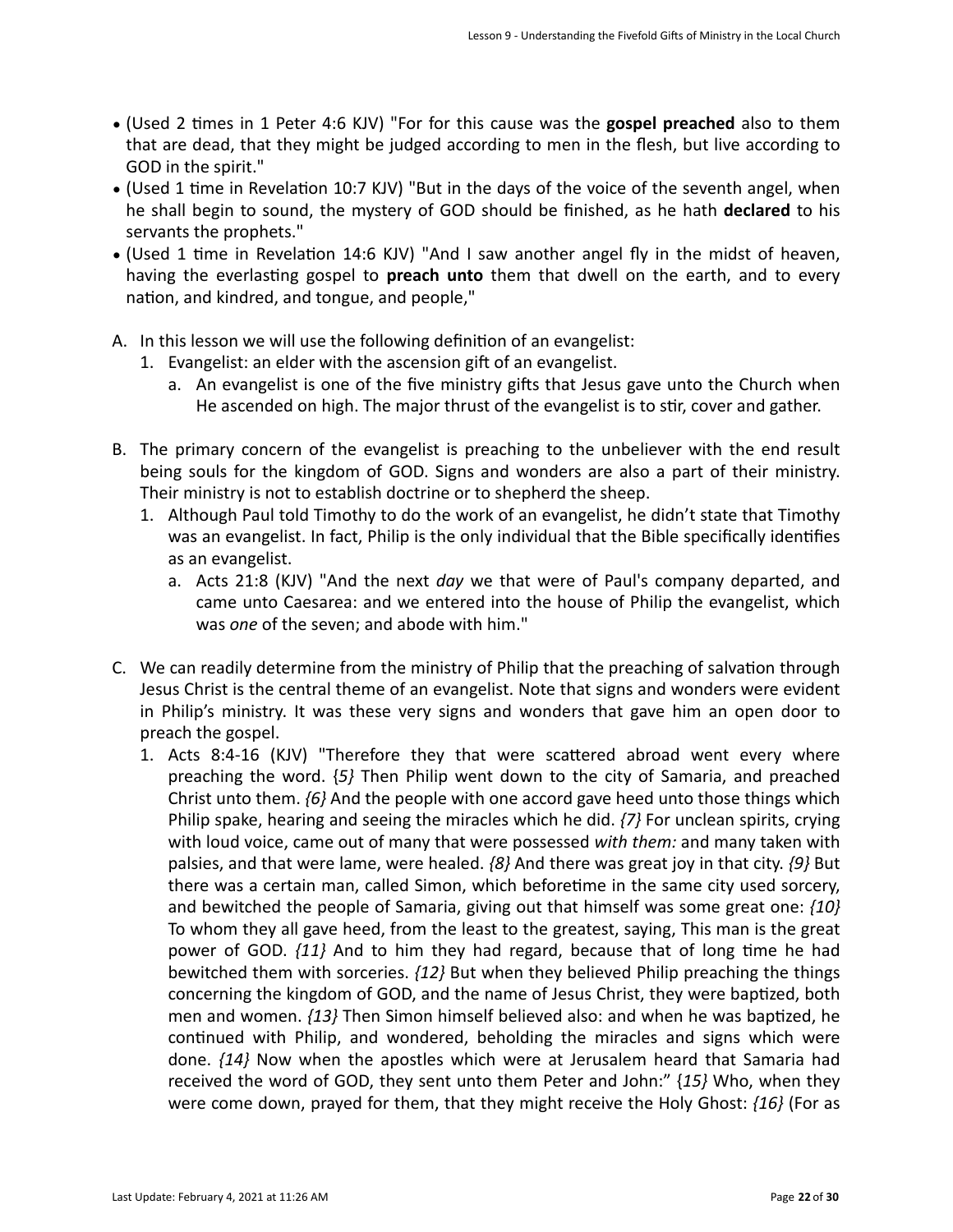yet he was fallen upon none of them: only they were baptized in the name of the Lord Jesus.)  $\{17\}$  Then laid they *their* hands on them, and they received the Holy Ghost."

- a. Note that after Philip the evangelist had preached the gospel and souls were added to the kingdom, the apostles came to confirm and establish them in the faith. This is an excellent example of the ascension gift ministries working together for the building of the body of Christ. It is also an excellent example of staying within the confines of your particular ministry.
- 2. Acts 8:25-38 (KJV) "And they, when they had testified and preached the word of the Lord, returned to Jerusalem, and preached the gospel in many villages of the Samaritans.  $\{26\}$  And the angel of the Lord spake unto Philip, saying, Arise, and go toward the south unto the way that goeth down from Jerusalem unto Gaza, which is desert.  $\{27\}$  And he arose and went: and, behold, a man of Ethiopia, an eunuch of great authority under Candace queen of the Ethiopians, who had the charge of all her treasure, and had come to Jerusalem for to worship,  $\{28\}$  Was returning, and sitting in his chariot read Esaias the prophet.  $\{29\}$  Then the Spirit said unto Philip, Go near, and join thyself to this chariot. *{30}* And Philip ran thither to *him*, and heard him read the prophet Esaias, and said, Understandest thou what thou readest?  $\{31\}$  And he said, How can I, except some man should guide me? And he desired Philip that he would come up and sit with him.  $\{32\}$  The place of the scripture which he read was this, He was led as a sheep to the slaughter; and like a lamb dumb before his shearer, so opened he not his mouth:  $\{33\}$  In his humiliation his judgment was taken away: and who shall declare his generation? for his life is taken from the earth.  $\{34\}$  And the eunuch answered Philip, and said, I pray thee, of whom speaketh the prophet this? of himself, or of some other man? {35} Then Philip opened his mouth, and began at the same scripture, and preached unto him Jesus.  $\{36\}$  And as they went on *their* way, they came unto a certain water: and the eunuch said, See, *here is* water; what doth hinder me to be baptized? *{37}* And Philip said, If thou believest with all thine heart, thou mayest. And he answered and said, I believe that Jesus Christ is the Son of GOD.  $\{38\}$  And he commanded the chariot to stand still: and they went down both into the water, both Philip and the eunuch; and he baptized him."
- D. Even though the purpose of this lesson is to study the ascension gift ministry of the evangelist, it is important to stress the fact that every believer is given the responsibility of witnessing and winning souls for Christ. As stated earlier, the Apostle Paul instructed Timothy to do the work of an evangelist. The Bible declares, "He that winneth souls is wise". The way we win souls is to share Jesus with others. While the evangelist travels from place to place preaching Jesus let us be sure that we do our part right here in our own neighborhood. The local Church should encourage and support evangelism efforts. Unless we are willing to share our faith, the job won't get done.
	- 1. Romans 10:13-15 (KJV) "For whosoever shall call upon the name of the Lord shall be saved.  $\{14\}$  How then shall they call on him in whom they have not believed? and how shall they believe in him of whom they have not heard? and how shall they hear without a preacher?  $\{15\}$  And how shall they preach, except they be sent? as it is written, How beautiful are the feet of them that preach the gospel of peace, and bring glad tidings of good things!"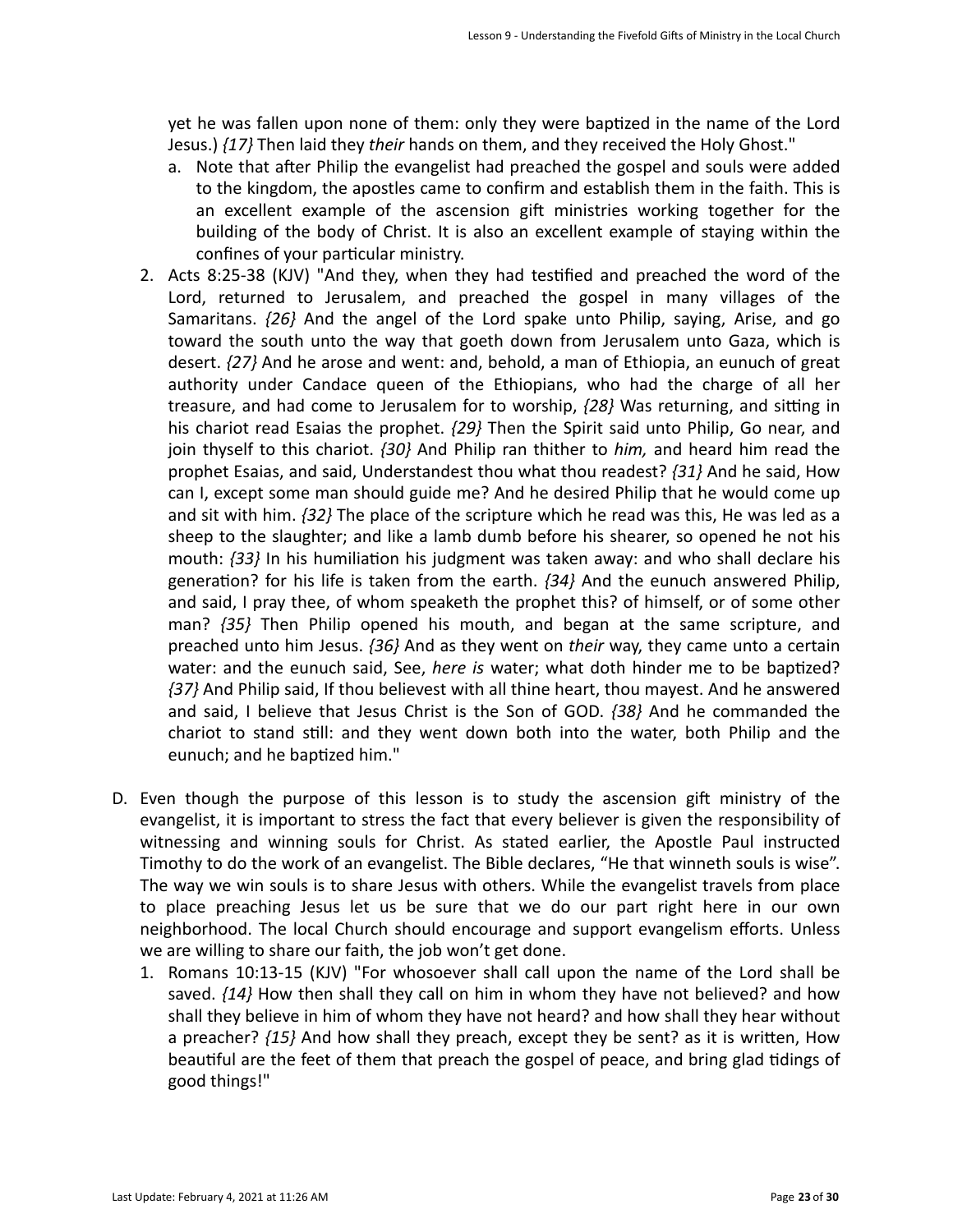#### **Lesson 6 - Pastors**

In the Church world, there is probably as much misunderstanding about the title of pastors as there is about the title of deacons. The reason the Church continues to follow in these unscriptural footsteps is because we have developed the habit of calling the senior elder by the title of "pastor". By continuing to use this inaccurate old denominational paradigm we are reinforcing the inaccurate belief that the ministry of the pastor is the senior ministry. This was covered in lessons 1-3 of this series, so if you have questions in this regard, please go back and review these lessons.

- A. In this lesson we will use the following definition of a pastor:
	- 1. Pastors (Shepherds): an elder with the ascension gift of a pastor (Shepherd).
		- a. A pastor (shepherd) is one of the five ministry gifts that Jesus gave unto the Church when He ascended on high. The major thrust of the pastor is to administer, cover and to guard.
- B. The Greek word "**poimen"**, (4166. poimen, poy-mane'; of uncert. affin.; a shepherd (lit. or fig.): shepherd, pastor.) is used 18 times in 17 different verses. This is the word that is translated to the English words: "shepherd", "shepherds" and "pastors". The following scriptures are where it is used: Matthew 9:36, Matthew 25:32, Matthew 26:31, Mark 6:34, Mark 14:27, Luke 2:8, Luke 2:15, Luke 2:18, Luke 2:20, John 10:2, John 10:11, John 10:12, John 10:14, John 10:16, Ephesians 4:11, Hebrews 13:20 and 1 Peter 2:25. In every instance it is translated into the English word "shepherd" or "shepherds", except in Ephesians 4:11 where it is translated into the English word "pastors".

In the New Testament, the only person that is specifically identified by this English word "shepherd" is Jesus. Since Jesus is referred to as a shepherd, we can look at what a shepherd does to see the responsibilities of a pastor/ shepherd.

- C. For convenience, I have listed all of the above referenced scriptures below that use the word "shepherd." But first I will give the one and only scripture where the Greek word "poimen" is translated into the English word "pastors": Ephesians  $4:11$  (KJV) "And he gave some, apostles; and some, prophets; and some, evangelists; and some, **pastors** and teachers;".
	- 1. Now let's look at the scriptures where the Greek word "poimen" is translated into the English word "shepherd":
		- a. Matthew 9:36 (KJV) "But when he saw the multitudes, he was moved with compassion on them, because they fainted, and were scattered abroad, as sheep having no **shepherd**."
		- b. Matthew 25:32 (KJV) "And before him shall be gathered all nations: and he shall separate them one from another, as a **shepherd** divideth *his* sheep from the goats:"
		- c. Matthew 26:31 (KJV) "Then saith Jesus unto them, All ye shall be offended because of me this night: for it is written, I will smite the **shepherd**, and the sheep of the flock shall be scattered abroad.
		- d. Mark 6:34 (KJV) "And Jesus, when he came out, saw much people, and was moved with compassion toward them, because they were as sheep not having a **shepherd**: and he began to teach them many things."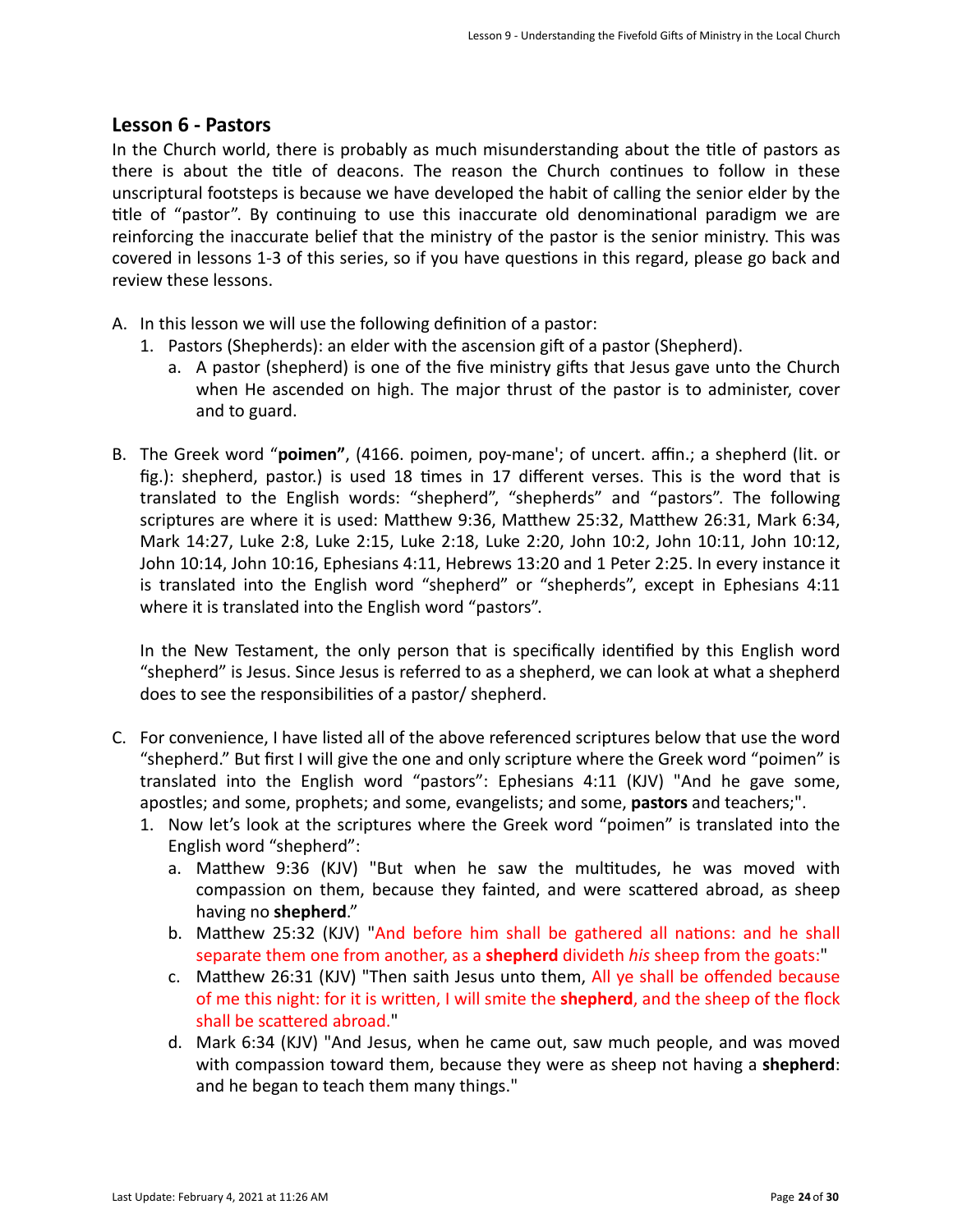- e. Mark 14:27 (KJV) "And Jesus saith unto them, All ye shall be offended because of me this night: for it is written, I will smite the **shepherd**, and the sheep shall be scattered."
- f. Luke 2:8 (KJV) "And there were in the same country shepherds abiding in the field, keeping watch over their flock by night."
- g. Luke 2:15 (KJV) "And it came to pass, as the angels were gone away from them into heaven, the **shepherds** said one to another, Let us now go even unto Bethlehem, and see this thing which is come to pass, which the Lord hath made known unto us."
- h. Luke 2:18 (KJV) "And all they that heard it wondered at those things which were told them by the **shepherds**."
- i. Luke 2:20 (KJV) "And the **shepherds** returned, glorifying and praising GOD for all the things that they had heard and seen, as it was told unto them."
- j. John 10:2 (KJV) "But he that entereth in by the door is the **shepherd** of the sheep."
- k. John 10:11-12 (KJV) "I am the good **shepherd**: the good **shepherd** giveth his life for the sheep.  $\{12\}$  But he that is an hireling, and not the **shepherd**, whose own the sheep are not, seeth the wolf coming, and leaveth the sheep, and fleeth: and the wolf catcheth them, and scattereth the sheep."
- l. John 10:14 (KJV) "I am the good **shepherd**, and know my *sheep*, and am known of mine."
- m. John 10:16 (KJV) "And other sheep I have, which are not of this fold: them also I must bring, and they shall hear my voice; and there shall be one fold, *and* one **shepherd**."
- n. Hebrews 13:20 (KJV) "Now the GOD of peace, that brought again from the dead our Lord Jesus, that great **shepherd** of the sheep, through the blood of the everlasting covenant,"
- o. 1 Peter 2:25 (KJV) "For ye were as sheep going astray; but are now returned unto the shepherd and Bishop of your souls."
- p. 1 Peter 5:4 (KJV) "And when the chief **shepherd** shall appear, ye shall receive a crown of glory that fadeth not away."
- D. Since Jesus was referred to as a pastor (shepherd), we will look at shepherds through the eyes of the scriptures.
	- 1. Shepherds cause the flock to rest.
		- a. Psalms 23:2 (KJV) "He maketh me to lie down in green pastures: he leadeth me beside the still waters."
		- b. Song of Songs 1:7 (KJV) "Tell me, O thou whom my soul loveth, where thou feedest, where thou makest *thy flock* to rest at noon: for why should I be as one that turneth aside by the flocks of thy companions?"
		- c. Jeremiah 33:12 (KJV) "Thus saith the LORD of hosts; Again in this place, which is desolate without man and without beast, and in all the cities thereof, shall be an habitation of shepherd causing *their* flocks to lie down."
	- 2. Shepherds keep the sheepfolds.
		- a. A sheepfold is the place where the shepherd did two specific things. 1) They would shear the sheep taking away the dirty and matted sheep hair. 2) They were protected from other animals that would otherwise scatter and destroy them. The sheepfold is an excellent example of the local Church.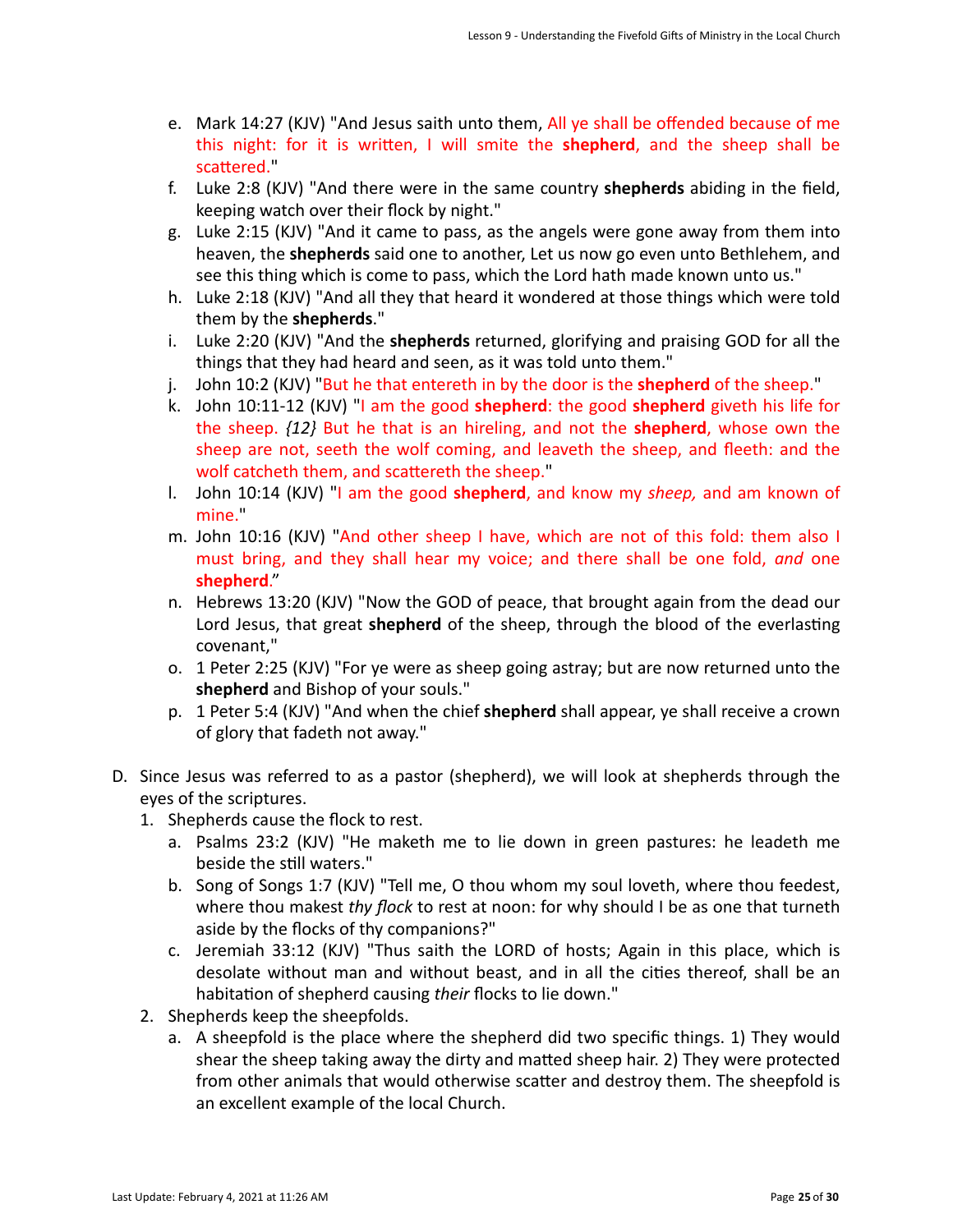- (1) Numbers 32:16 (KJV) "And they came near unto him, and said, We will build sheepfolds here for our cattle, and cities for our little ones:"
- (2) 1 Samuel 24:3 (KJV) "And he came to the sheepcotes by the way, where *was* a cave; and Saul went in to cover his feet: and David and his men remained in the sides of the cave."
- (3) 2 Samuel 7:8 (KJV) "Now therefore so shalt thou say unto my servant David, Thus saith the LORD of hosts, I took thee from the sheepcote, from following the sheep, to be ruler over my people, over Israel:"
- (4) John 10:1 (KJV) "Verily, verily, I say unto you, He that entereth not by the door into the sheepfold, but climbeth up some other way, the same is a thief and a robber."
- 3. Shepherds number the flock.
	- a. Leviticus 27:32 (KJV) "And concerning the tithe of the herd, or of the flock, *even* of whatsoever passeth under the rod, the tenth shall be holy unto the LORD."
	- b. Jeremiah 33:13 (KJV) "In the cities of the mountains, in the cities of the vale, and in the cities of the south, and in the land of Benjamin, and in the places about Jerusalem, and in the cities of Judah, shall the flocks pass again under the hands of him that telleth *them*, saith the LORD."
- 4. Shepherds water the flock.
	- a. Genesis 29:2-10 (KJV) "And he looked, and behold a well in the field, and, lo, there *were* three flocks of sheep lying by it; for out of that well they watered the flocks: and a great stone was upon the well's mouth.  $\{3\}$  And thither were all the flocks gathered: and they rolled the stone from the well's mouth, and watered the sheep, and put the stone again upon the well's mouth in his place.  $\{4\}$  And Jacob said unto them, My brethren, whence be ye? And they said, Of Haran are we.  $\{5\}$  And he said unto them, Know ye Laban the son of Nahor? And they said, We know him. {6} And he said unto them, *Is* he well? And they said, *He is* well: and, behold, Rachel his daughter cometh with the sheep.  $\{7\}$  And he said, Lo, *it is* yet high day, neither *is* it time that the cattle should be gathered together: water ye the sheep, and go *and* feed *them.*  $\{8\}$  And they said, We cannot, until all the flocks be gathered together, and *till* they roll the stone from the well's mouth; then we water the sheep. {9} And while he yet spake with them, Rachel came with her father's sheep: for she kept them. *{10}* And it came to pass, when Jacob saw Rachel the daughter of Laban his mother's brother, and the sheep of Laban his mother's brother, that Jacob went near, and rolled the stone from the well's mouth, and watered the flock of Laban his mother's brother."
- 5. Shepherds keep the sheep apart from the goats.
	- a. Matthew 25:32 (KJV) "And before him shall be gathered all nations: and he shall separate them one from another, as a shepherd divideth *his* sheep from the goats:"
- 6. Shepherds know their flock by name.
	- a. John 10:3-5 (KJV) "To him the porter openeth; and the sheep hear his voice: and he calleth his own sheep by name, and leadeth them out.  $\{4\}$  And when he putteth forth his own sheep, he goeth before them, and the sheep follow him: for they know his voice.  $\{5\}$  And a stranger will they not follow, but will flee from him: for they know not the voice of strangers."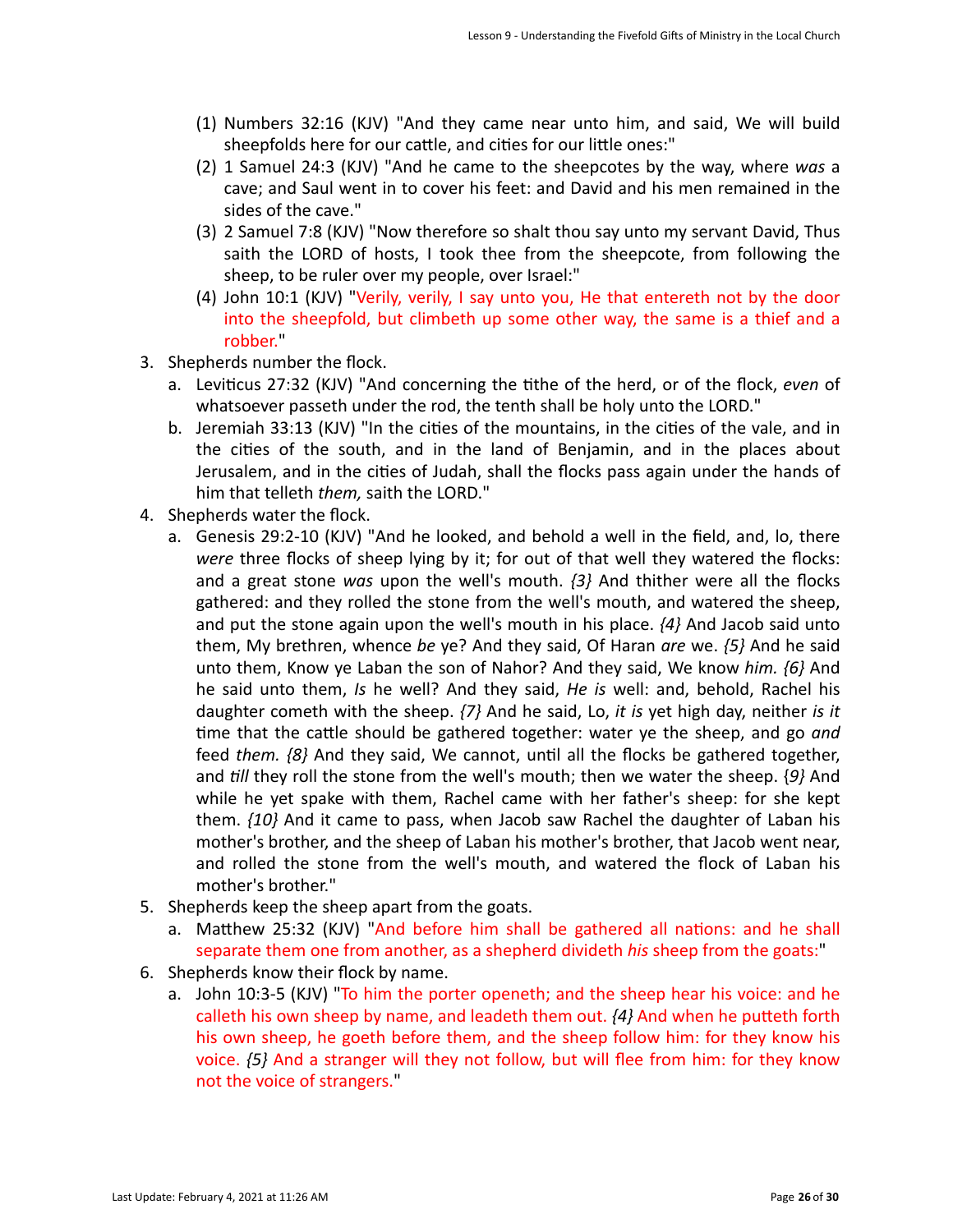- 7. Shepherds protect their flock from danger.
	- a. 1 Samuel 17:34-35 (KJV) "And David said unto Saul, Thy servant kept his father's sheep, and there came a lion, and a bear, and took a lamb out of the flock: 35 And I went out after him, and smote him, and delivered *it* out of his mouth: and when he arose against me, I caught *him* by his beard, and smote him, and slew him."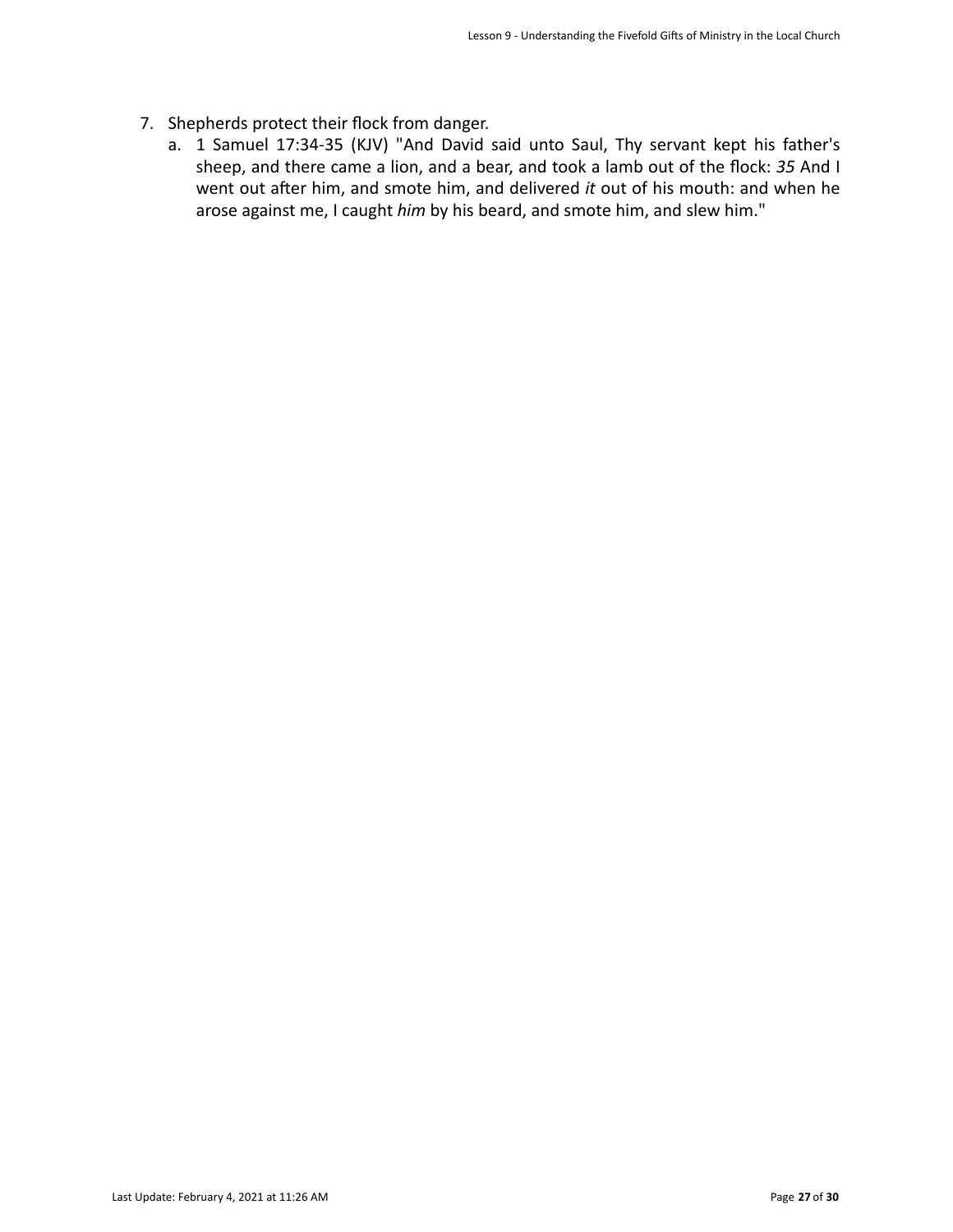## **Lesson 7 - Teachers**

- A. In this lesson we will use the following definition of a teacher:
	- 1. Teacher: an elder with the ascension gift of a teacher.
		- a. A teacher is one of the five ministry gifts that Jesus gave unto the Church when He ascended on high. The major thrust of the teacher is to instruct, cover and ground.
- B. There are many levels within the teaching ministry and each of these levels requires different skills and abilities. The fact of these different skills and abilities can be clearly understood by comparing various teaching positions. For instance, if we compare the requirements for a Sunday school teacher with that of a Bible College teacher, we see that more skill and ability would be required for the Bible College teacher. It is obvious that these skills and abilities can be acquired through formal education and training.

However the ministry of the ascension gift teacher is an ascension gift and that makes it a divine enablement from the risen Christ: it is not acquired through education and training. Therefore an ascension gift teacher could be unlearned according to the standards of society because when they teach, they do so by revelation that comes from the Spirit and not by revelation that comes from formal training.

This is not to say that an ascension gift teacher shouldn't try to get formal training. It is obvious that formal education and training are always beneficial in one way or the other, but formal education and training can never take the place of the gift of GOD. And the divine enablement to teach by revelation is the gift of GOD. The following scriptures verify that point very clearly.

- 1. Acts 4:13 (KJV) "Now when they saw the boldness of Peter and John, and perceived that they were unlearned and ignorant men, they marvelled; and they took knowledge of them, that they had been with Jesus."
- 2. Romans 11:25 (KJV) "For I would not, brethren, that ye should be ignorant of this mystery, lest ye should be wise in your own conceits; that blindness in part is happened to Israel, until the fulness of the Gentiles be come in."
- 3. 1 Corinthians 1:26-31 (KJV) "For ye see your calling, brethren, how that not many wise men after the flesh, not many mighty, not many noble, are called: {27} But GOD hath chosen the foolish things of the world to confound the wise; and GOD hath chosen the weak things of the world to confound the things which are mighty;  $\{28\}$  And base things of the world, and things which are despised, hath GOD chosen, *yea*, and things which are not, to bring to nought things that are:  $\{29\}$  That no flesh should glory in his presence. *{30}* But of him are ye in Christ Jesus, who of GOD is made unto us wisdom, and righteousness, and sanctification, and redemption:  $\{31\}$  That, according as it is written, He that glorieth, let him glory in the Lord."
- 4. Galatians 1:12 (KJV) "For I neither received it of man, neither was I taught it, but by the revelation of Jesus Christ."
- 5. Galatians  $2:1-2$  (KJV) "Then fourteen years after I went up again to Jerusalem with Barnabas, and took Titus with me also.  $\{2\}$ . And I went up by revelation, and communicated unto them that gospel which I preach among the Gentiles, but privately to them which were of reputation, lest by any means I should run, or had run, in vain."
- 6. Ephesians  $3:3-5$  (KJV) "How that by revelation he made known unto me the mystery; (as I wrote afore in few words,  $\{4\}$  Whereby, when ye read, ye may understand my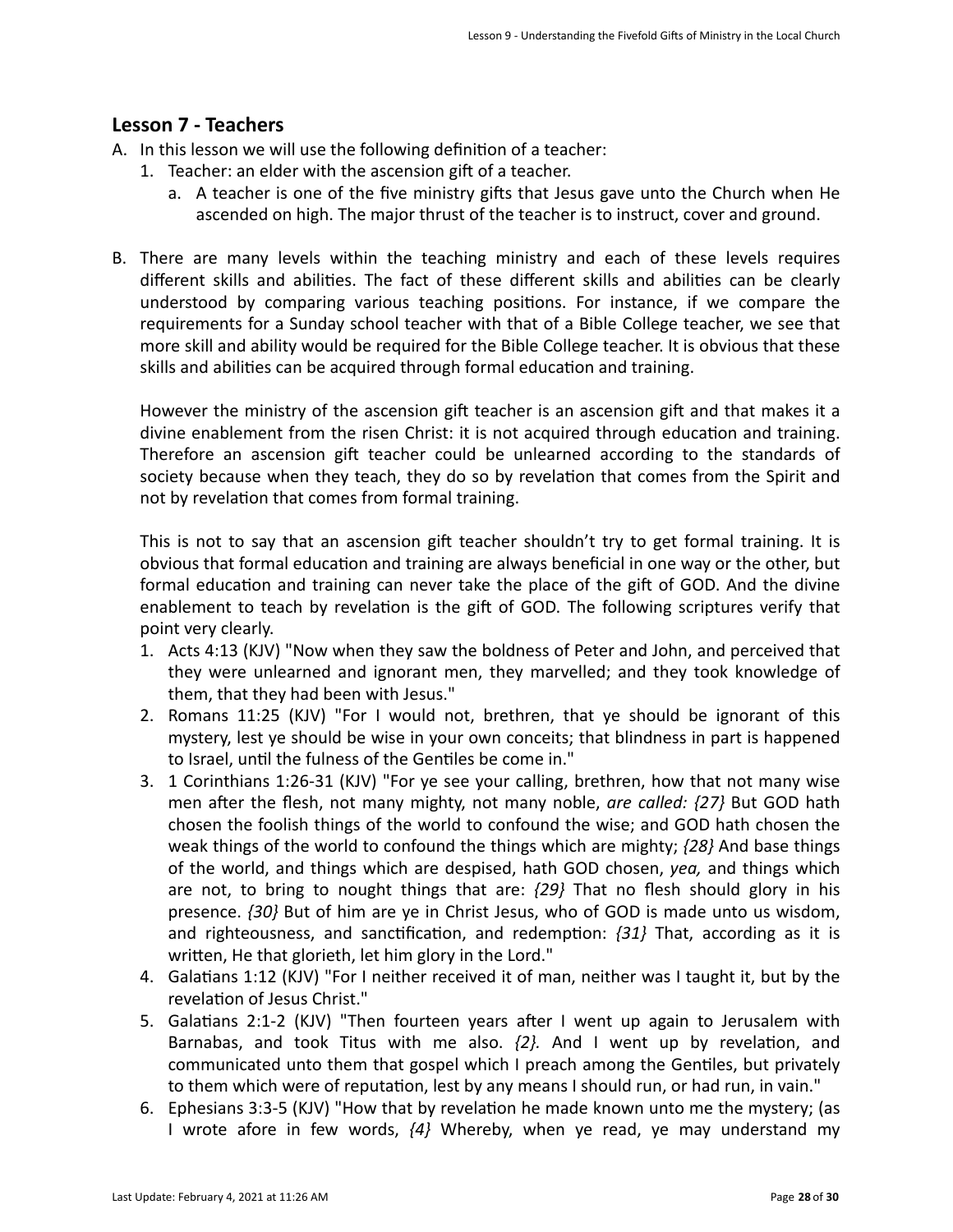knowledge in the mystery of Christ) {5} Which in other ages was not made known unto the sons of men, as it is now revealed unto his holy apostles and prophets by the Spirit;"

- 7. 1 Thessalonians 4:13 (KJV) "But I would not have you to be ignorant, brethren, concerning them which are asleep, that ye sorrow not, even as others which have no hope."
- C. Although an individual could be classified as an ascension gift teacher without being classified as one of the other ascension gift ministries, it seems that the ascension gift teacher was in most cases, coupled with one of the other ascension gifts.
	- 1. Acts 13:1 (KJV) "Now there were in the Church that was at Antioch certain prophets and teachers; as Barnabas, and Simeon that was called Niger, and Lucius of Cyrene, and Manaen, which had been brought up with Herod the tetrarch, and Saul."
	- 2. 1 Timothy 2:7 (KJV) "Whereunto I am ordained a preacher, and an apostle, (I speak the truth in Christ, and lie not;) a teacher of the Gentiles in faith and verity."
	- 3. 2 Timothy 1:11 (KJV) "Whereunto I am appointed a preacher, and an apostle, and a teacher of the Gentiles."
- D. Just as with the other ascension gift ministries, there are false teachers. One rule of thumb you can use in helping distinguish the true from the false is, an ascension gift teacher will teach by revelation the un-compromised Word of GOD and will never teach anything contradictory to the teachings of the apostles and prophets.
	- 1. 1 Timothy 3:14-16 (KJV) "These things write I unto thee, hoping to come unto thee shortly:  $\{15\}$  But if I tarry long, that thou mayest know how thou oughtest to behave thyself in the house of GOD, which is the Church of the living GOD, the pillar and ground of the truth.  ${16}$  And without controversy great is the mystery of godliness: GOD was manifest in the flesh, justified in the Spirit, seen of angels, preached unto the Gentiles, believed on in the world, received up into glory."
	- 2. 1 Timothy 4:6-9 (KJV) "If thou put the brethren in remembrance of these things, thou shalt be a good minister of Jesus Christ, nourished up in the words of faith and of good doctrine, whereunto thou hast attained.  $\{7\}$  But refuse profane and old wives' fables, and exercise thyself *rather unto* godliness. {8} For bodily exercise profiteth little: but godliness is profitable unto all things, having promise of the life that now is, and of that which is to come.  $\{9\}$  This *is* a faithful saying and worthy of all acceptation."
	- 3. 2 Timothy 2:1-5 (KJV) "Thou therefore, my son, be strong in the grace that is in Christ Jesus.  $\{2\}$  And the things that thou hast heard of me among many witnesses, the same commit thou to faithful men, who shall be able to teach others also.  $\{3\}$  Thou therefore endure hardness, as a good soldier of Jesus Christ.  $\{4\}$  No man that warreth entangleth himself with the affairs of *this* life; that he may please him who hath chosen him to be a soldier.  $\{5\}$  And if a man also strive for masteries, *yet* is he not crowned, except he strive lawfully."
	- 4. 2 Timothy 2:14-18 (KJV) "Of these things put *them* in remembrance, charging *them* before the Lord that they strive not about words to no profit, but to the subverting of the hearers. {15} Study to show thyself approved unto GOD, a workman that needeth not to be ashamed, rightly dividing the word of truth. {16} But shun profane *and* vain babblings: for they will increase unto more ungodliness.  $\{17\}$  And their word will eat as doth a canker: of whom is Hymenaeus and Philetus; {18} Who concerning the truth have erred, saying that the resurrection is past already; and overthrow the faith of some."